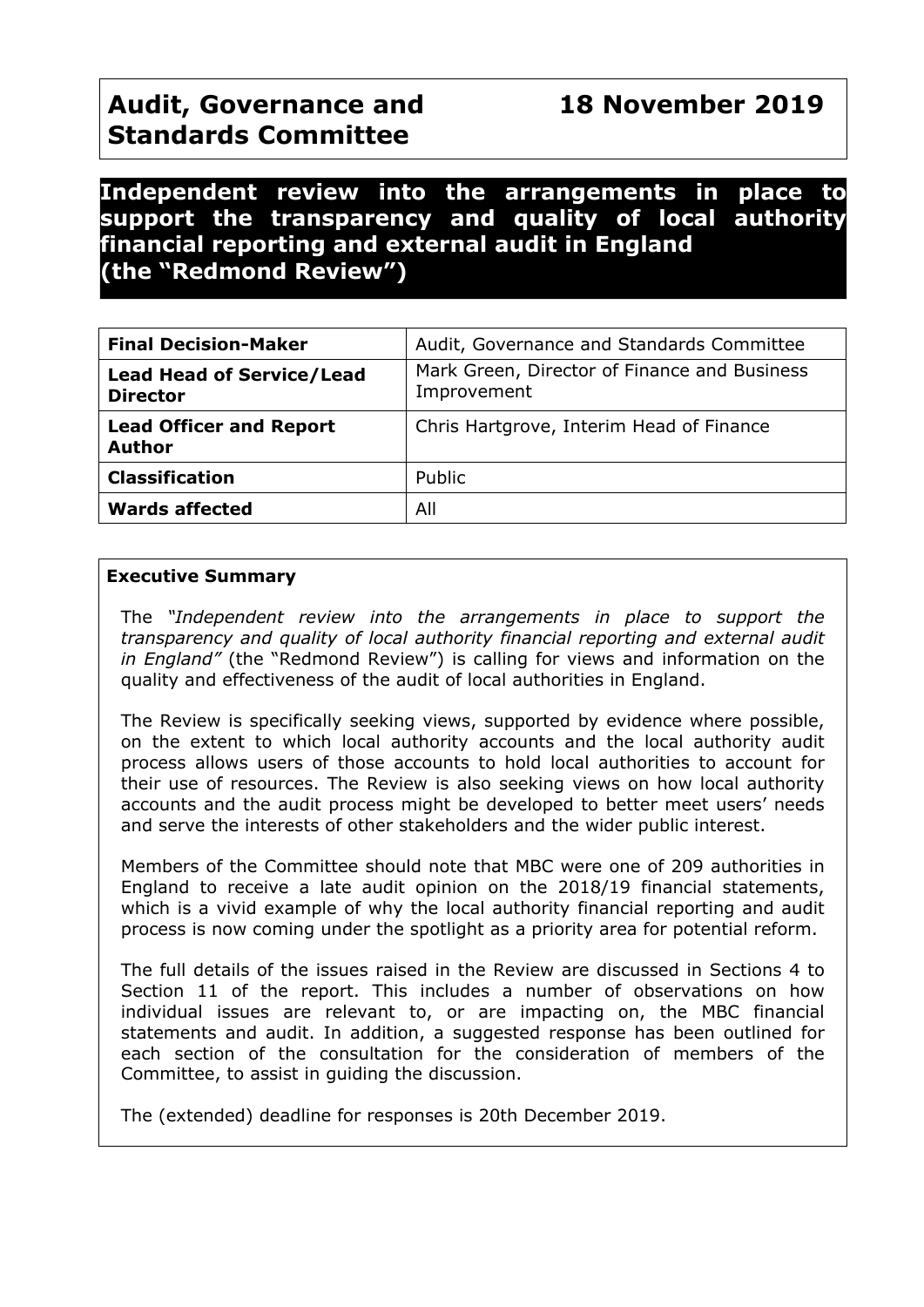| <b>Timetable</b>                             |                  |  |  |  |
|----------------------------------------------|------------------|--|--|--|
| <b>Meeting</b>                               | Date             |  |  |  |
| Audit, Governance and Standards<br>Committee | 18 November 2019 |  |  |  |
| Response Deadline (extended)                 | 20 December 2019 |  |  |  |

# **This report makes the following recommendations:**

- 1. That the Committee considers and comments upon the contents of the report, including the suggested responses outlined in Sections 4 to 11.
- 2. That the Committee delegates authority to the Chairman of the Audit, Governance & Standards Committee to approve the draft consultation response prepared by officers (following this meeting), prior to submission in accordance with the 20th December 2019 deadline.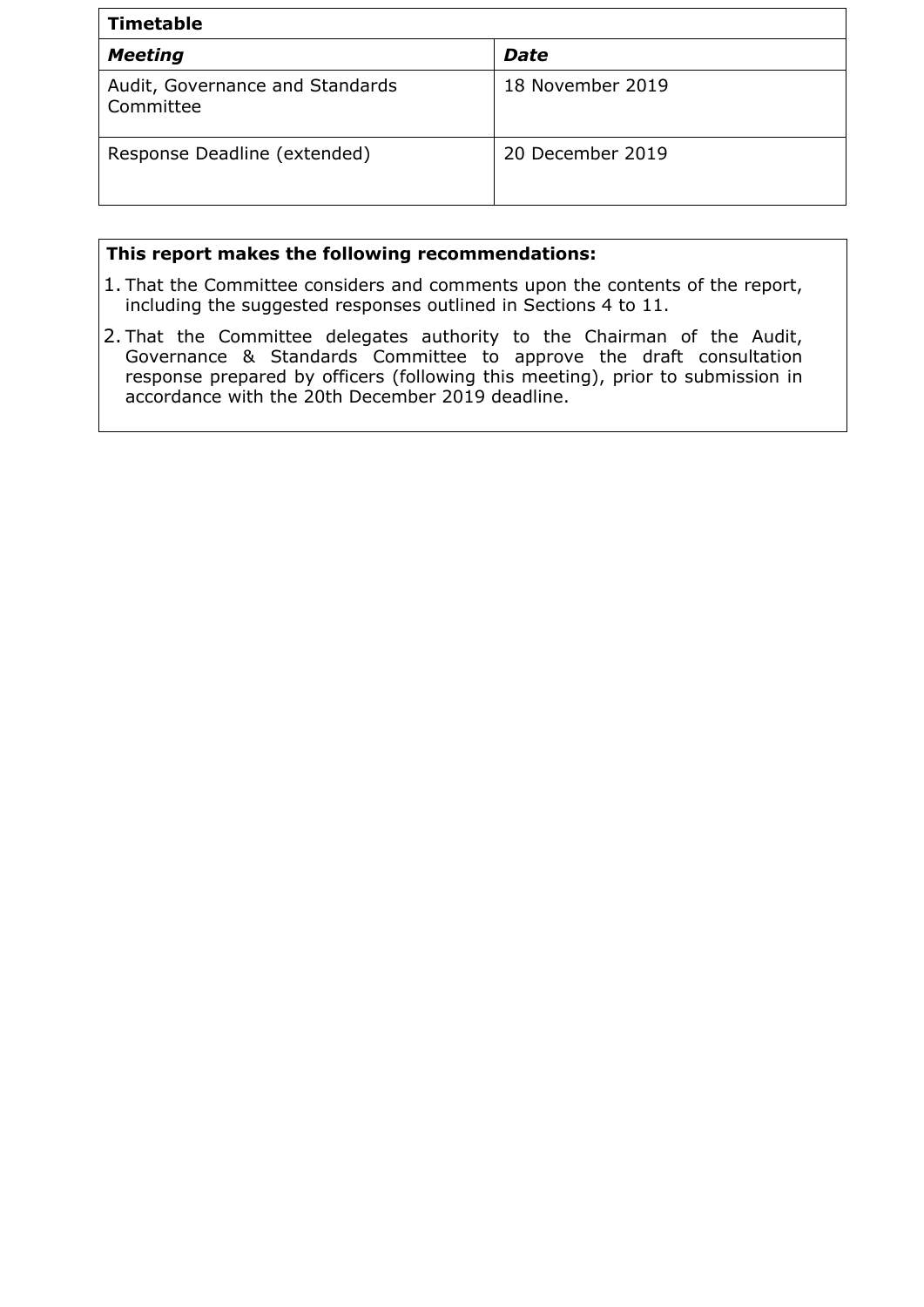**Independent review into the arrangements in place to support the transparency and quality of local authority financial reporting and external audit in England (the "Redmond Review")**

### **1. CROSS-CUTTING ISSUES AND IMPLICATIONS**

| <b>Issue</b>                                              | <b>Implications</b>                                                                                                                                                                                                                                      | Sign-off                                                |
|-----------------------------------------------------------|----------------------------------------------------------------------------------------------------------------------------------------------------------------------------------------------------------------------------------------------------------|---------------------------------------------------------|
| <b>Impact on</b><br><b>Corporate</b><br><b>Priorities</b> | There are no direct impacts on<br>corporate priorities, although<br>the Council is committed<br>to<br>the<br>highest<br>standards<br>in.<br>financial<br>reporting and<br>the<br>delivery of Value for Money.                                            | Director of Finance &<br><b>Business</b><br>Improvement |
| <b>Cross Cutting</b><br><b>Objectives</b>                 | No implications identified.                                                                                                                                                                                                                              | Director of Finance &<br><b>Business</b><br>Improvement |
| <b>Risk Management</b>                                    | Detailed within Section 5.                                                                                                                                                                                                                               | Director of Finance &<br><b>Business</b><br>Improvement |
| <b>Financial</b>                                          | The reform of local authority<br>financial reporting and audit<br>could have a number of both<br>positive and negative financial<br>implications.<br>These<br>are<br>currently not quantifiable but<br>are explained in the report<br>where appropriate. | Director of Finance &<br><b>Business</b><br>Improvement |
| <b>Staffing</b>                                           | No implications identified.                                                                                                                                                                                                                              | Director of Finance &<br><b>Business</b><br>Improvement |
| Legal                                                     | authority<br>financial<br>Local<br>reporting and external audit<br>within<br>exist<br>clear<br>legal<br>a<br>framework, which is explained<br>throughout out the report.                                                                                 | Director of Finance &<br><b>Business</b><br>Improvement |
| <b>Privacy and Data</b><br><b>Protection</b>              | No implications identified.                                                                                                                                                                                                                              | Director of Finance &<br><b>Business</b><br>Improvement |
| <b>Equalities</b>                                         | No implications identified.                                                                                                                                                                                                                              | Director of Finance &<br><b>Business</b><br>Improvement |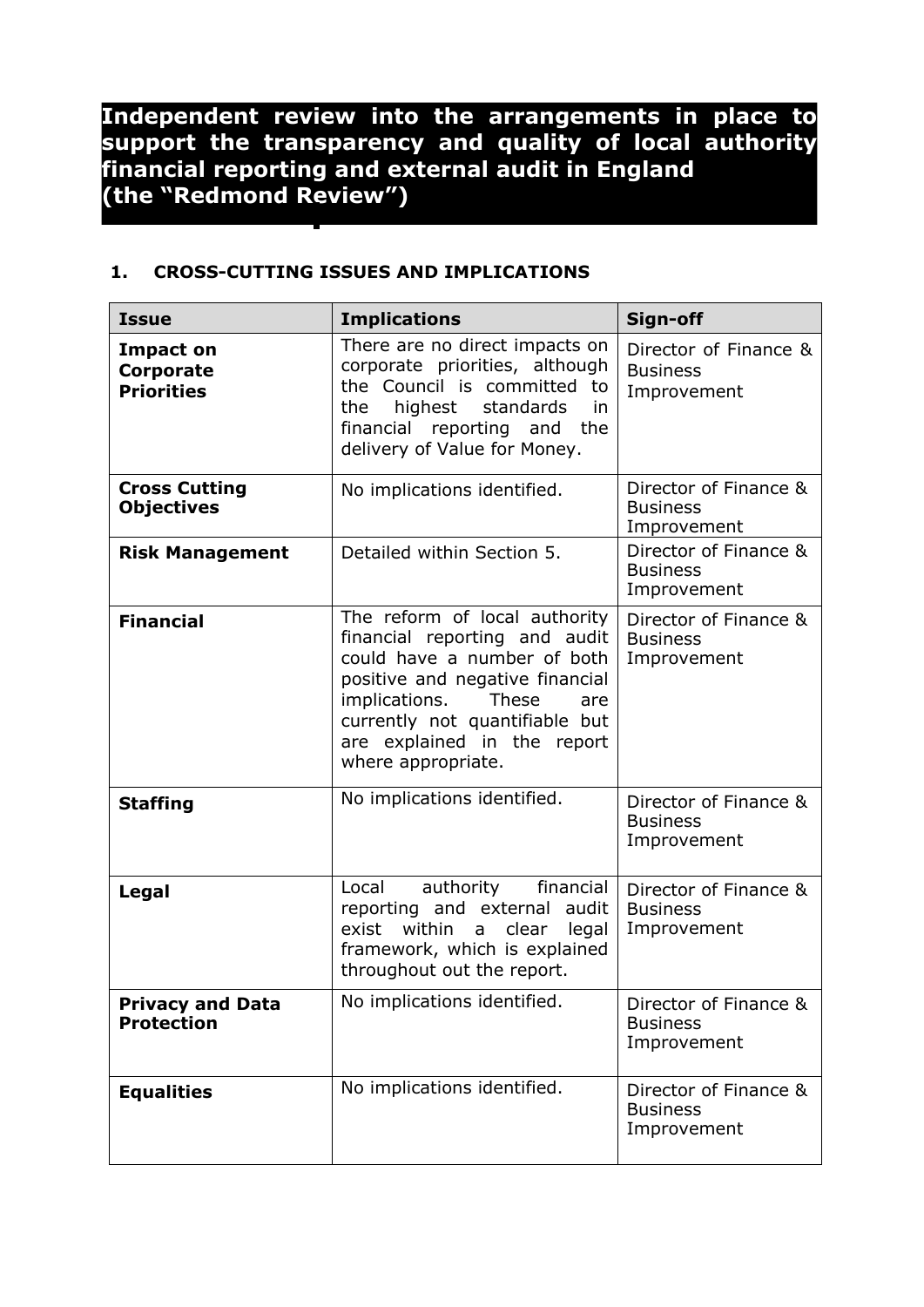| <b>Issue</b>              | <b>Implications</b>         | Sign-off                                                |
|---------------------------|-----------------------------|---------------------------------------------------------|
| <b>Public Health</b>      | No implications identified. | Director of Finance &<br><b>Business</b><br>Improvement |
| <b>Crime and Disorder</b> | No implications identified. | Director of Finance &<br><b>Business</b><br>Improvement |
| <b>Procurement</b>        | No implications identified. | Director of Finance &<br><b>Business</b><br>Improvement |

## **2. INTRODUCTION AND BACKGROUND**

- 2.1 The *"Independent review into the arrangements in place to support the transparency and quality of local authority financial reporting and external audit in England"* (the "Redmond Review") is calling for views and information on the quality and effectiveness of the audit of local authorities in England.
- 2.2 The Review is specifically seeking views, supported by evidence where possible, on the extent to which local authority accounts and the local authority audit process allows users of those accounts to hold local authorities to account for their use of resources. The Review is also seeking views on how local authority accounts and the audit process might be developed to better meet users' needs and serve the interests of other stakeholders and the wider public interest.
- 2.3 The scope of the Review is in two parts as follows:
	- *A "Strategic Call for Views"* focusing on what the users of accounts expect from the local authority accounts production and audit process; and
	- *A "Technical Call for Views"* which asks for views on the detailed statutory and professional frameworks underpinning the audit and financial reporting framework.

### **3. SCOPE OF REVIEW**

3.1 The consultation document is a comprehensive piece of work with a wideranging scope, covering nine chapters.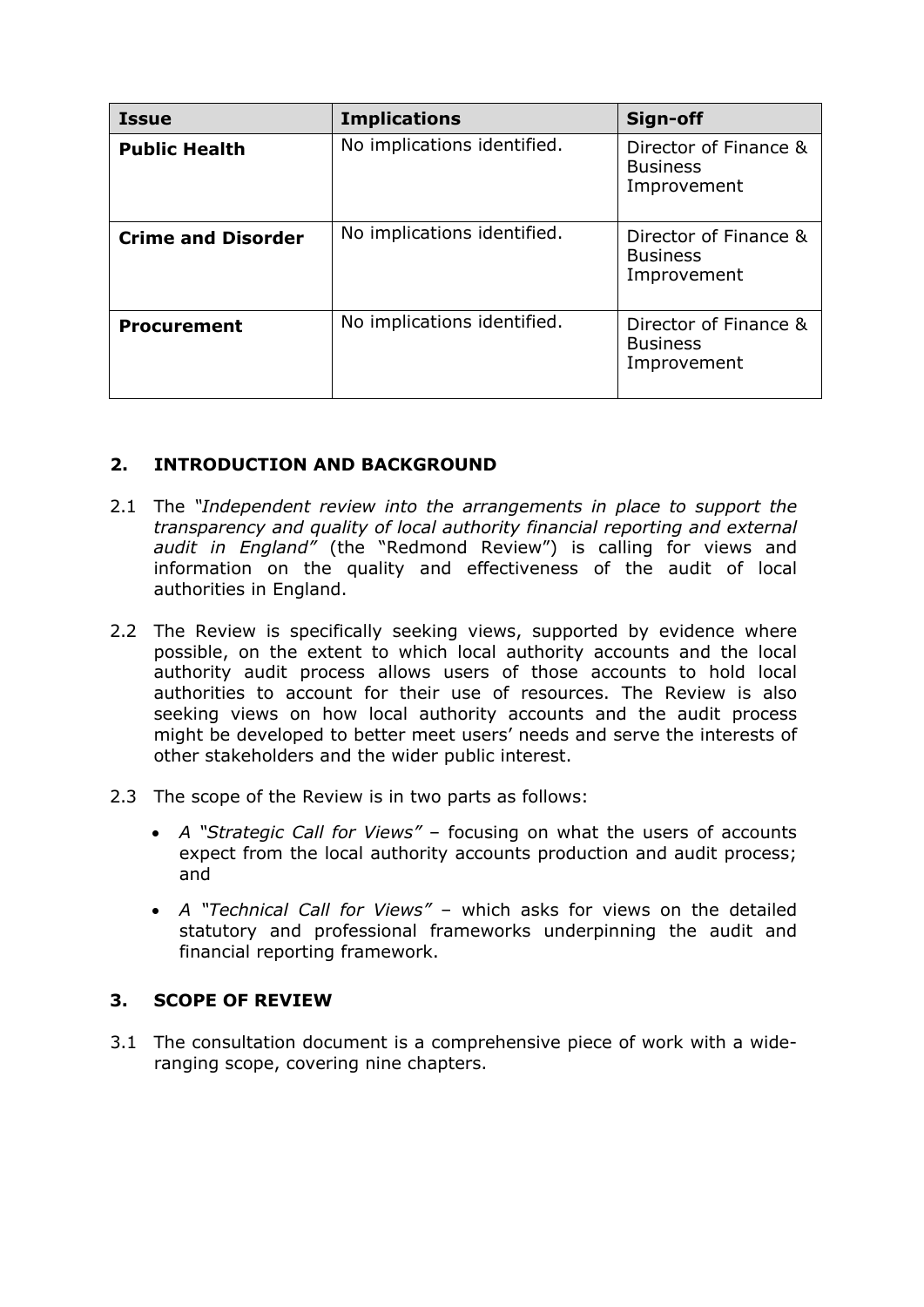- 3.2 *Part 1: The "Strategic Call for Views" (Chapters 1 - 2)* covers the following:
	- Definitions of audit and its users; and
	- The "expectation gap".
- 3.3 *Part 2: The "Technical Call for Views" (Chapters 3 - 9)* covers the following:
	- Audit and wider assurance
	- The governance framework
	- Audit product and quality
	- Auditor reporting
	- How local authorities respond to audit findings
	- The financial reporting framework; and
	- Other issues (e.g. inspection and objection powers).
- 3.4 The consultation document covers 44 pages and there are 43 questions on which a response is invited. However, the document also states that "it is not necessary for respondents to answer every question, should they wish to focus on a specific area of interest to them".
- 3.5 It is therefore suggested that the MBC response might wish to focus on a range of key areas of specific local interest or concern. Potential key areas of focus include:
	- The "expectation gap" a perceived difference between what users of the financial statements and other stakeholders expect from an audit and what an audit is actually required to deliver
	- The current size and complexity of local authority financial statements
	- The scope of the VFM opinion; and
	- The balance between the reduction in audit fees and quality of outputs.
- 3.6 The (extended) deadline for consultation responses is 20th December 2019.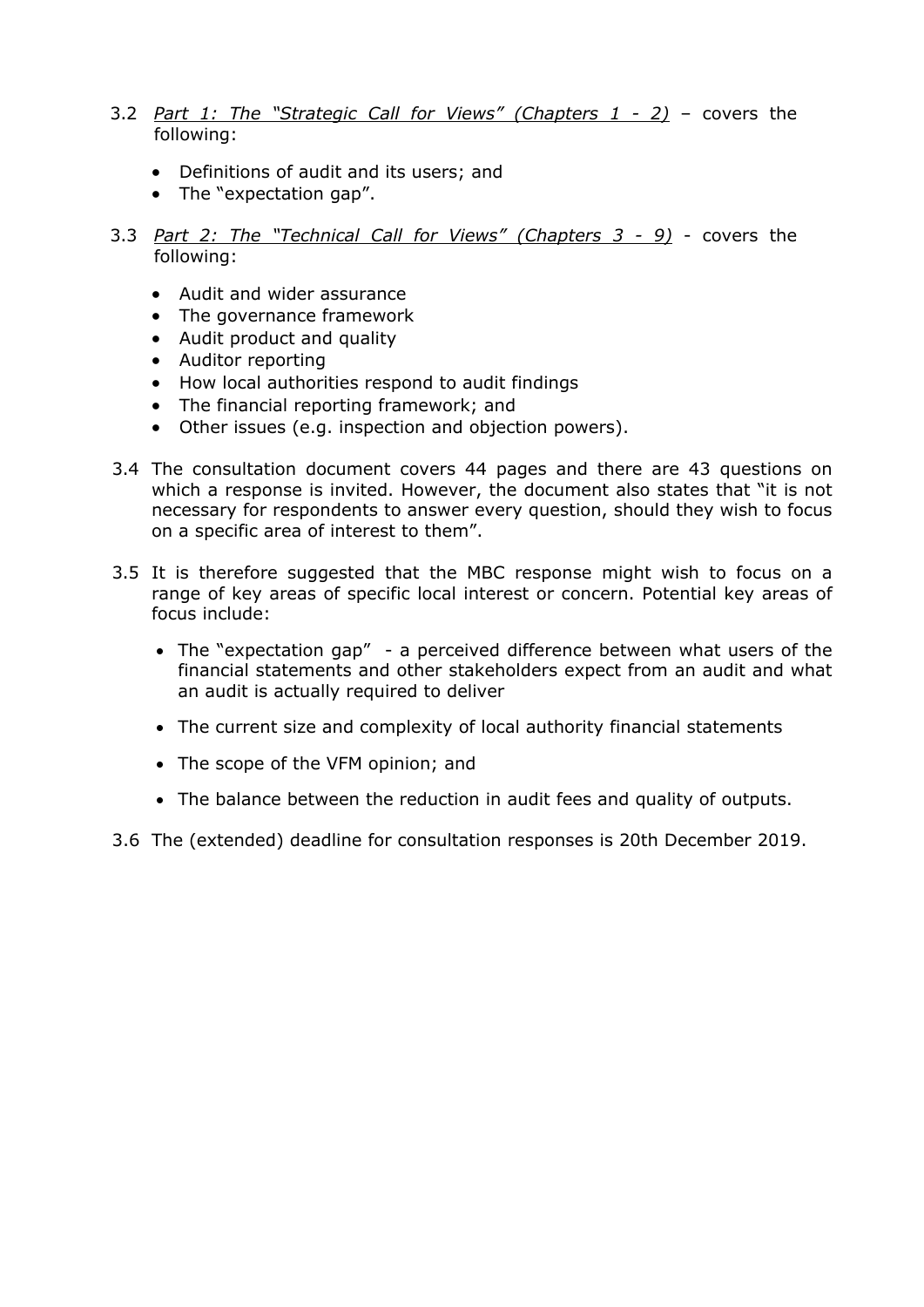## *PART1: STRATEGIC CALL FOR VIEWS*

## *4. The Expectation Gap (Chapter 2)*

- 4.1 The term "expectation gap" is generally used to describe a perceived difference between what users of the financial statements and other stakeholders expect from an audit and what an audit is actually required to deliver under the statutory framework and appropriate professional standards.
- 4.2 The consultation argues that (in a local authority context) there are a range of audit expectations that are not matched (either partly or fully) by the corresponding statutory and regulatory framework. Examples cited include expectations such as (an audit provides):
	- An opinion on the value for money of service delivery
	- Assurance over the effectiveness of service delivery
	- Assurance over performance information
	- Assurance over financial resilience (an audit is backwards looking); and
	- The auditor will have actively sought out any evidence of fraud.
- 4.3 When financial or service failure occurs, it is the responsibility of elected representatives and statutory officers (e.g. Chief Finance Officer on a financial matter). An unmodified audit report and Value for Money (VFM) opinion is not a guarantee that the Council is in good financial health or that it is delivering effective and efficient services. Nor does the scope of the VFM opinion require an auditor to form a view on financial resilience.
- 4.4 However, the consultation argues that an effective audit may help avert a failure through providing an early and public warning of significant risks and, where senior external audit staff have an ongoing informal relationship with statutory officers and elected representatives that enables them to provide real-time constructive challenge, this may support more efficient and effective outcomes e.g. auditors of local authorities have:
	- Statutory powers that provide mechanisms that allow them to sound an early warning; and
	- A duty to investigate objections raised by electors.
- 4.5 In addition, new developments in local government (e.g. commercial property purchases and wholly-owned commercial subsidiaries) contribute to the lack of clarity about what auditors do and what they should be doing.
- 4.6 The consultation also flags a "variant" on the expectation gap, whereby some argue that there is an audit quality gap (e.g. that auditors of local authorities have inadequate sector knowledge and/or inadequate skills, inadequate resources etc. to fulfil their statutory responsibilities).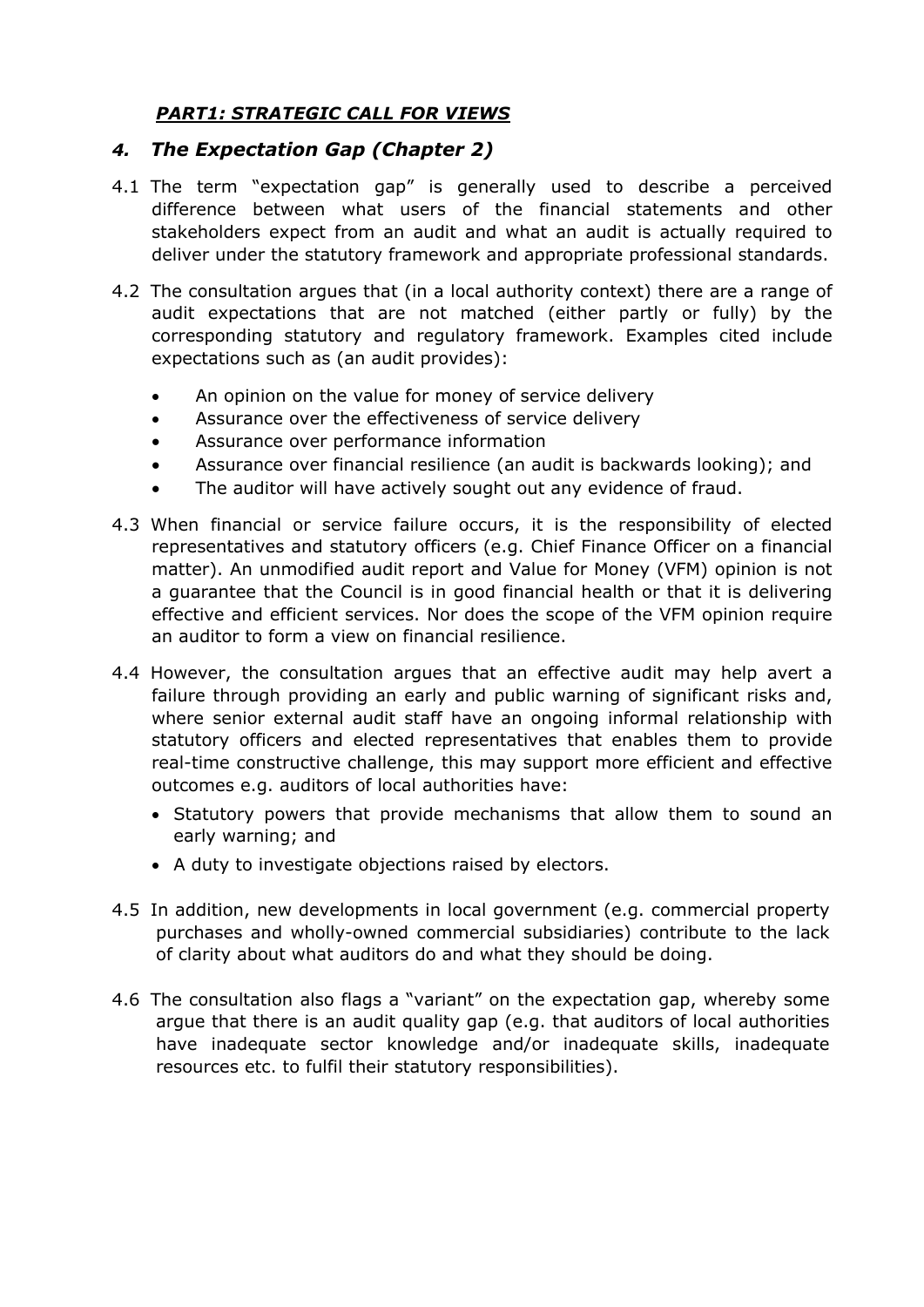### **Local Observations**

- 4.7 The consultation questions on the expectation gap focus on the coverage of external audit of the financial statements and the scope of the VFM opinion. The following observations are made:
	- The current coverage and scope is arguably no longer relevant given the current issues faced by local authorities
	- The audit coverage of the Statement of Accounts is too broad ranging with insufficient focus of scarce resources given to the core financial statements and key risks (relevant to local authorities). This is partly driven by the excessive disclosure requirements in local authority financial statements
	- The summary financial and performance information contained in the Narrative Report is not audited (the audit opinion restricted to the information 'not being inconsistent'); and
	- The scope of the external auditor's VFM opinion restricts the value it adds. In particular, the information contained in the financial statements, (including the supporting records), informed by inter-related financial strategies and plans, provides an opportunity for external auditors to form a meaningful judgement on an authority's financial resilience, but this is not currently part of the auditor's mandate.
- 4.8 Addressing some or all of the points raised in Paragraph 4.7 would help to reduce/close the Expectation Gap and assist users of the financial statements and other stakeholders in achieving the assurance they reasonably expect from an audit.

### **Suggested Response**

4.9 A suggested response on behalf of MBC would therefore argue for re-focusing the coverage and scope of the audit engagement in a way that would add genuine value and provide greater assurance to users of the financial statements and other stakeholders (i.e. helping close the expectation gap). It is recognised that this might come at the price of some additional audit fees, although increased costs could be at least partially offset by the audit of a more concise set of financial statements.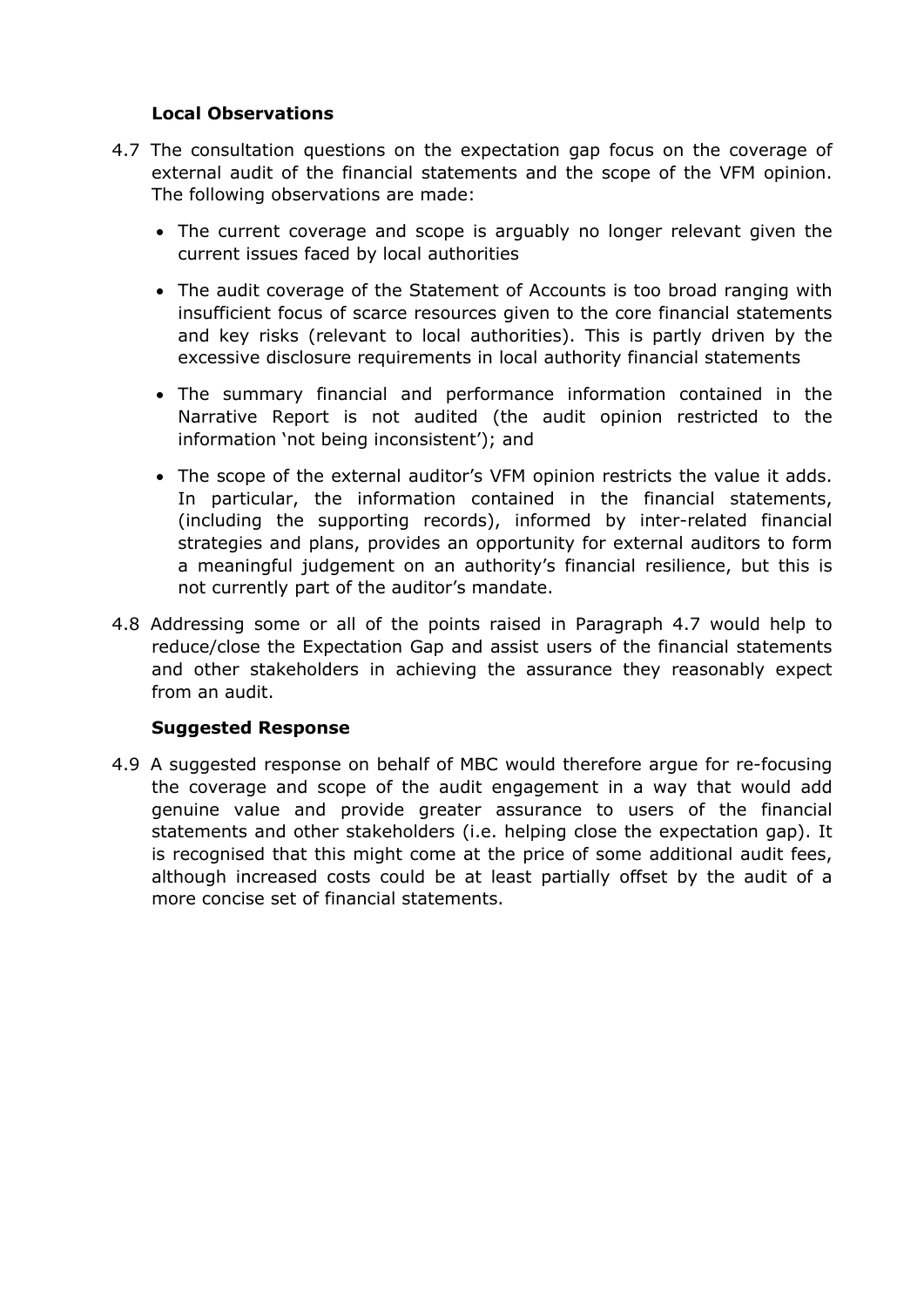# **PART2: TECHNICAL CALL FOR VIEWS**

## *5. Audit and Wider Assurance (Chapter 3)*

- 5.1 This chapter looks at the role of audit within the wider context of the assurance that local authorities are expected to provide to elected representatives, central government and other stakeholders regarding the use of resources and key risks.
- 5.2 In considering whether such assurance should be delivered through a statutory audit or through some other assurance mechanism, the consultation notes a number of complexities for local authorities. Thus specific requirements include:
	- Producing a number of reports that set out key financial strategies and plans, that must be approved by full council, but which do not form part of the annual report and accounts document (e.g. Budget Report, "Section 25 Report", Medium-Term Financial Strategy, Capital Strategy etc.). A number of these are prescribed in statute
	- Providing a number of detailed statistical returns to central government covering both capital and revenue income and cost data, at least annually (with a statutory code "SERCOP" setting out how to allocate costs); and
	- Making publicly available a wide range of financial information under the transparency code e.g. expenditure items of more than £500. The consultation states……."it is unclear how or whether this information is quality assured or whether the transparency data should be reconciled to the information presented in the financial statements"
- 5.3 Many local authorities deliver a range of complex services, some of which are looked at by specialist inspectorates.
- 5.4 In addition, many authorities are delivering these services through increasingly complex business models. This means that those providing audit and wider assurance services need to have access to a range of specialist skills and experience beyond audit and accounting. They also need to have sufficient understanding of the wider regulatory framework.

### **Local Observations**

- 5.5 The consultation questions in this area seek views on whether external auditors should make greater use of the work of internal auditors and whether there should be a role for auditors in assessing other statutory reports that local authorities are required to produce.
- 5.6 The following observations are made:
	- It would appear that there is currently a gap in the assurance framework in local authorities, with no over-arching assurance given that statutory (and other) reports, statistical returns and public disclosures are robust and holistically integrated into a system of governance that delivers VFM; and
	- External auditors should be required to engage with relevant inspectorates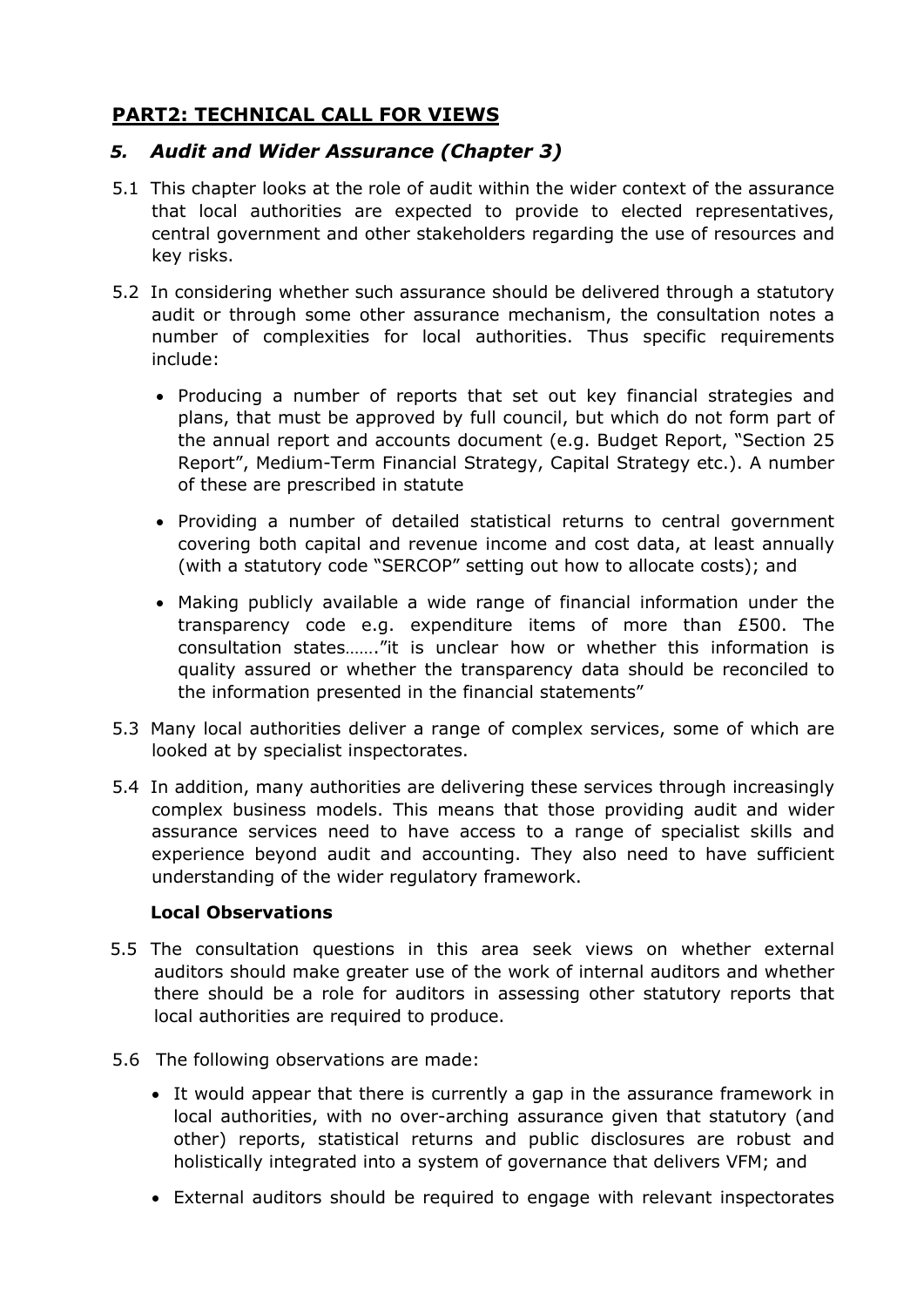when considering service delivery.

### **Suggested Response**

5.6 A suggested response on behalf of MBC would therefore argue that the scope of the VFM opinion could be expanded to assess the systems in place to support the preparation of some of the reports that statute requires to be presented to full Council. There might be a role for internal audit in this process.

## *6. The Governance Framework (Chapter 4)*

- 6.1 This chapter looks at the governance framework for local authority audit. It explores whether the fragmented nature of the framework is detrimental to the quality of the audit process and potentially the behaviour of auditors.
- 6.2 The consultation sets out the current framework following the demise of the Audit Commission (AC) in March 2015. Thus the Local Audit and Accountability Act 2014 transferred the AC's audit functions to a range of successor bodies:
	- *Public Sector Audit Appointments Ltd (PSAA)* an independent company created by the LGA responsible for the management of audit contracts, housing benefit subsidy calculations and publishing summary reports on the results of audits and auditor compliance and audit quality (although responsibility for publishing the summary report lapsed in 2018/19)
	- *National Audit Office (NAO)* responsible for the Code of Audit Practice and supporting guidance, the guide to the electorate's rights with regard to the audit of their local authority and a prescribed person for whistleblowing disclosures those working in local government
	- Audit Firms responsible for quality assurance for audit engagements (monitored and assessed by the FRC) and a prescribed person to which whistleblowing disclosures can be made; and
	- Government (MHCLG) responsibility limited to deciding when to conduct a best value inspection.
- 6.3 The "most visible aspect of the new regime" highlighted in the consultation, and one of the key objectives of the Local Audit and Accountability Act 2014, is the dramatic reduction in audit fees (nationally, fees reduced by circa 25% in 2015/16, and a further 23% in 2018/19).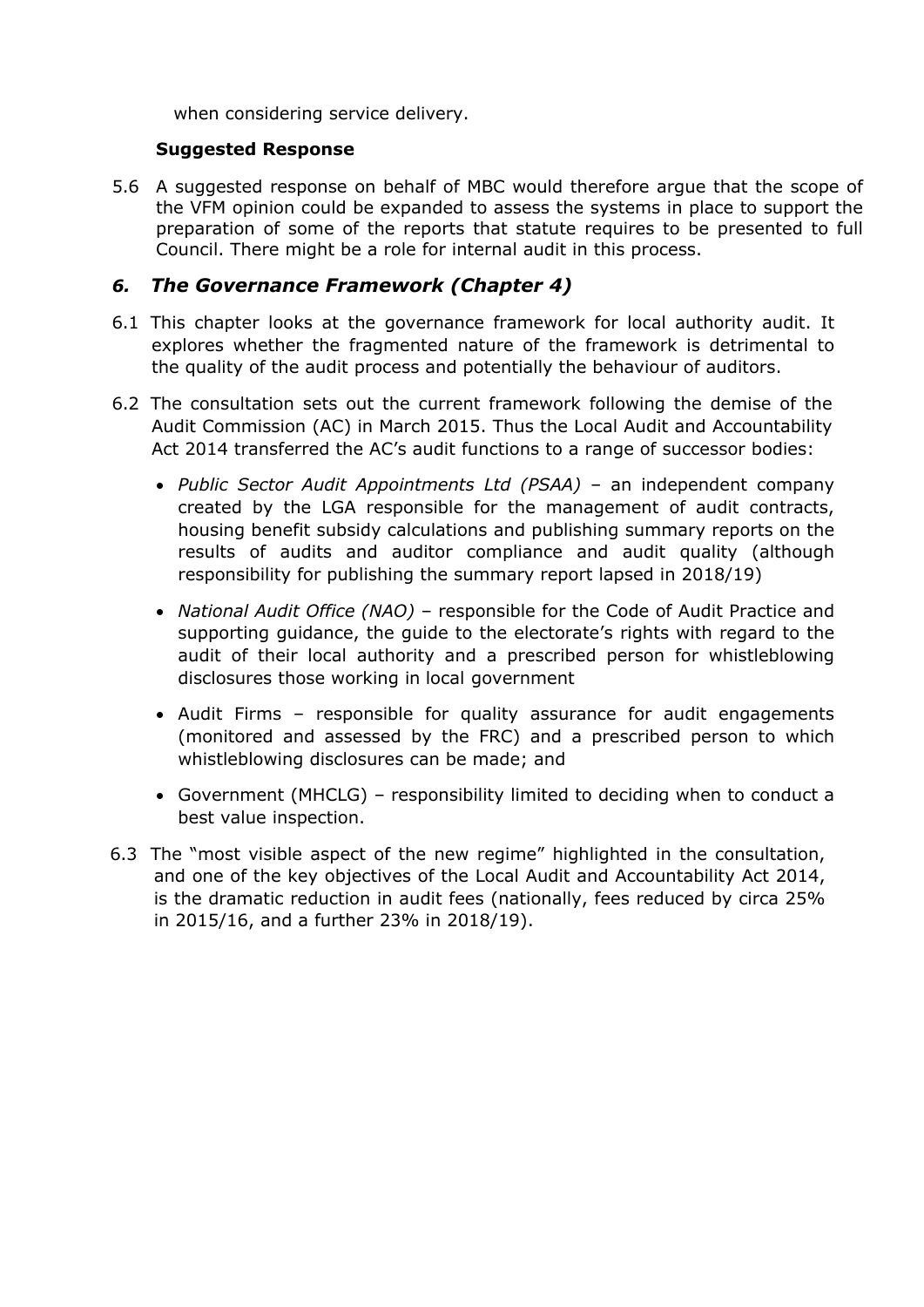- 6.4 Whilst some have argued that it is too early to assess the effectiveness of the current framework, others have raised concerns. Most notably Sir John Kingman in his review of the FRC published in December 2018. The "Kingman Review" was especially critical, noting for example:
	- "Since the Audit Commission's abolition in 2015, the new local audit framework enables bodies to procure and appoint their own auditors from an open and competitive market of qualified providers. However, 98% of relevant authorities have opted into a central procurement body. The Review has serious concern that those arrangements, in practice, are prioritising a reduction in cost of audit at the expense of audit quality"
	- "These arrangements, if allowed to persist, run a very clear risk of allowing weak and limited audit disciplines to prevail in local government. This is particularly concerning given the vital role played historically by district auditors for instance, in detecting and seeking out corruption"; and
	- "Particularly at a time when local authorities are under acute financial pressure, and some local authorities are engaging in risky speculative ventures, high-quality and robust scrutiny of local authorities' finances and financial management in the public interest is a critical part of local democracy. The Review is very concerned that the quality of this scrutiny is being pared back at the worst possible time".
- 6.5 The core recommendation from the Kingman Review included the following:
	- "The Review recommends that the arrangements for local audit need to be fundamentally rethought. This should include robust assessment and scrutiny of the quality of local audit work, with individual reports shared with audit committees and published; a more appropriate threshold for enforcement action; and, bringing together in one place all the relevant responsibilities, so a single regulatory body can take an overview"
	- "Such a role (regarding local audit) could be taken on by the FRC or its successor body, but the Review recommends that it would be much better undertaken by a separate body that has (or could develop) a deeper expertise in the local audit world. That body should have a different and much more focused remit than the former Audit Commission. It should have a clear objective to secure quality, and should set the relevant standards, inspect the quality of relevant audit work and oversee the relevant professional bodies. It should also take on responsibility for appointing auditors for local bodies and agreeing fees".

### **Local Observations**

6.6 The consultation asks for views on the current procurement process for local authority audit, the regulation of external auditors and the core recommendation made by the Kingman Review that the regulator for local authority audit should ideally be a separate body that has (or could develop) a deeper expertise in the local audit world.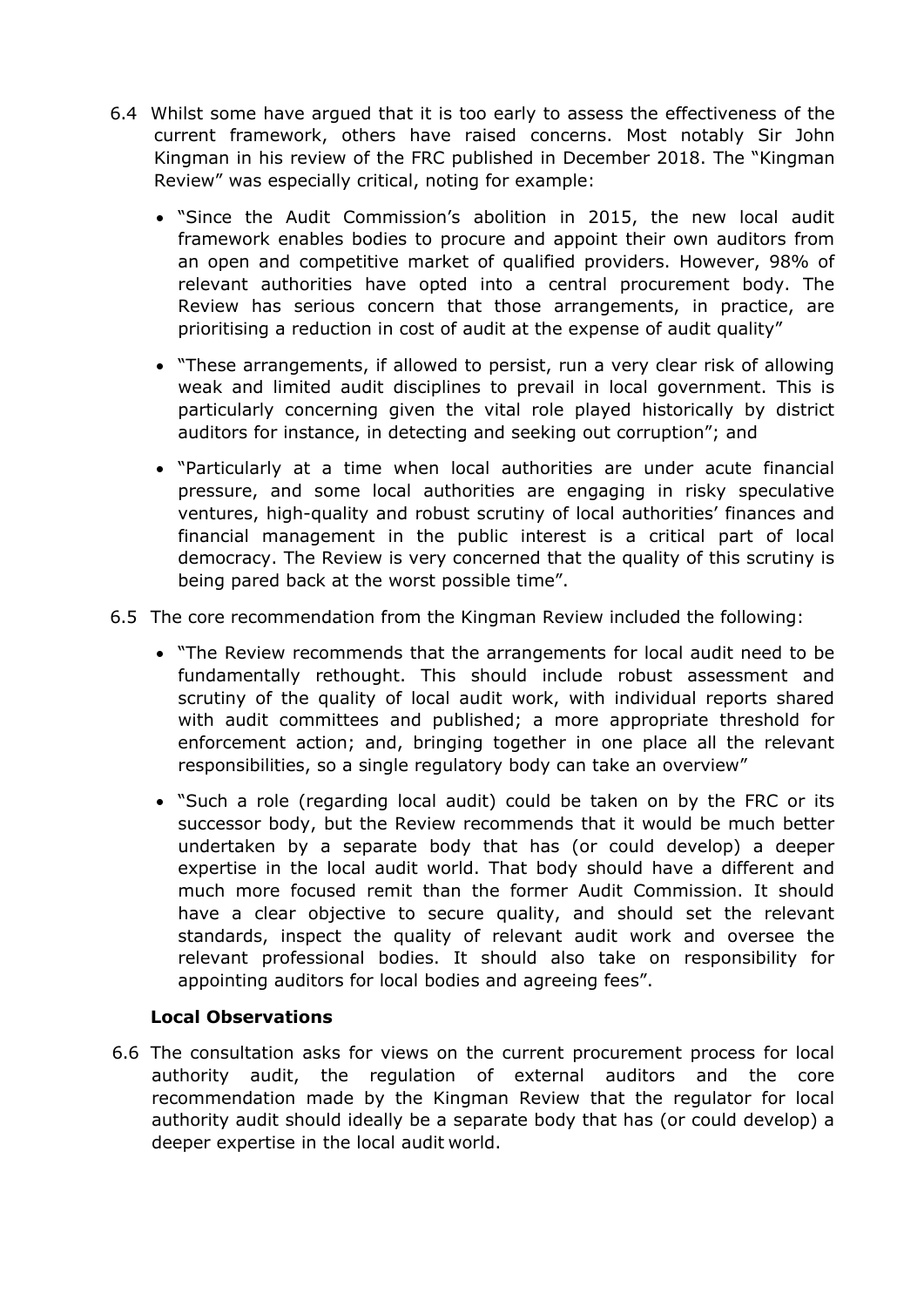- 6.7 The following observations can be made:
	- The current procurement process for local authority audit has been highly successful in driving down audit fees. However, recent experience (in Maidstone, Kent and nationally) appears to demonstrate that external audit professional capacity (and potentially quality too) is suffering, and the position is getting worse. For example, Maidstone was one of the 42% of authorities nationally, that received a late audit opinion in 2018/19 (up from 13% in 2017/18); and
	- There is considerable anecdotal evidence to suggest that recruiting and retaining audit staff with the right skills, experience and knowledge is increasingly becoming a major 'headache' for audit firms.

### **Suggested Response**

- 6.8 A suggested response on behalf of MBC would therefore argue that there is currently an imbalance between cost reduction, quality, external audit hours and staff mix.
- 6.9 The core recommendation in the Kingman Review is also supported; a single regulatory body should improve the currently fragmented regulatory system.

## *7. Audit Product and Quality (Chapter 5)*

- 7.1 This part of the consultation begins with highlighting growing concerns regarding the coverage and quality of local government audit from stakeholders such as the NAO and CIPFA. CIPFA attribute the decline in external audit to the reduction in audit fees and also highlight sector feedback such as the increasing number of finance directors calling for more value for money work, particularly in relation to financial sustainability.
- 7.2 Two key aspects of audit quality are noted (which are "not necessarily complementary"):
	- The quality of the auditor's performance against agreed standards or principles; and
	- The quality of the audit output in meeting the legitimate expectations of the users of the accounts (the Review is primarily interested in this aspect).
- 7.3 The consultation notes the "binary nature of audit opinions", with local authority auditors issuing two audit opinions (the financial audit opinion and the VFM opinion), which are both largely pass or fail tests.
- 7.4 The pass or fail nature of audit opinions means that they are seen as a "nuclear" option. Auditors have to pass a number of internal professional and legal tests before issuing a modified opinion, which could make them very reluctant to do so.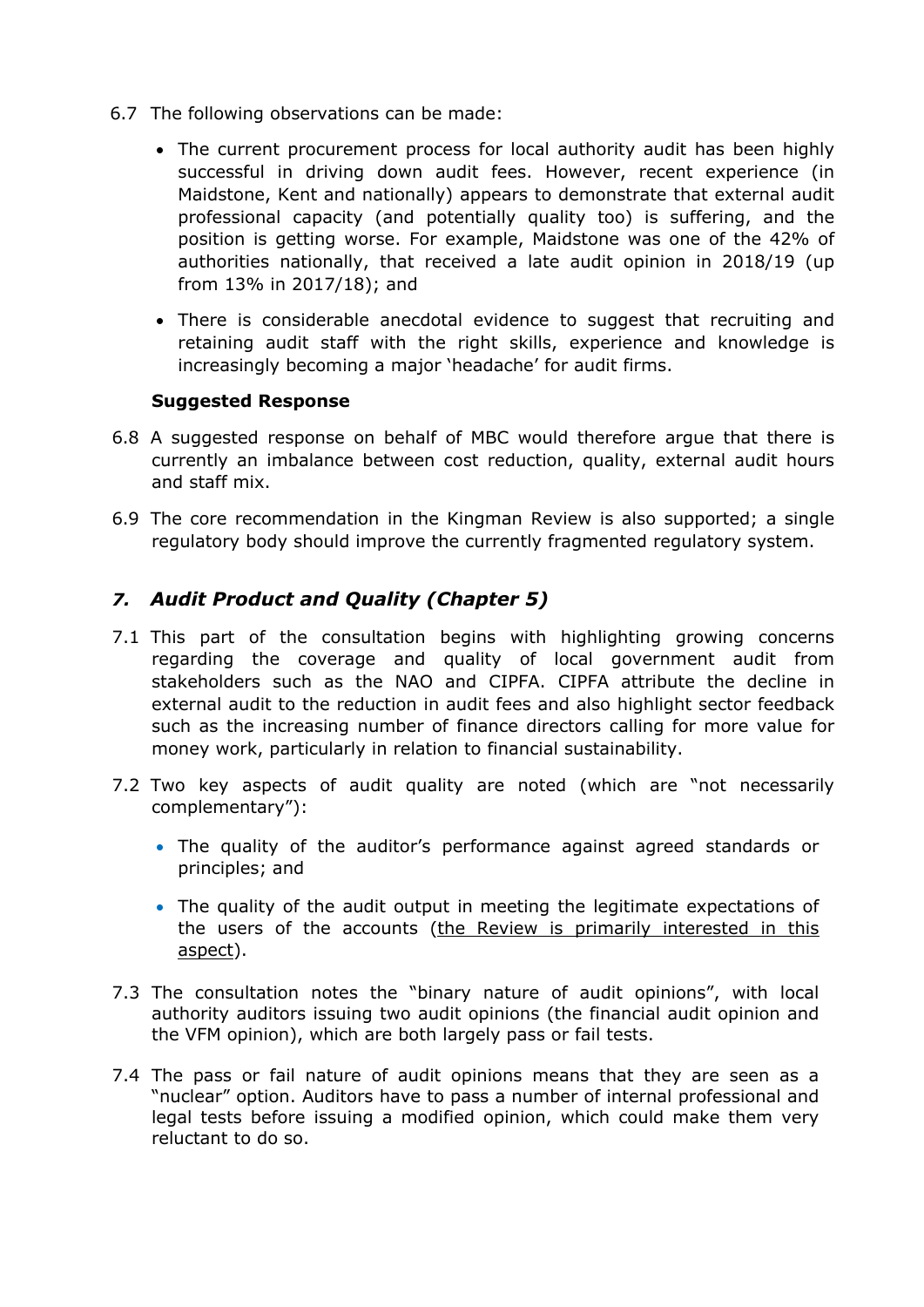### *Financial Audit*

- 7.5 Current work by audit regulators and inspectors is thought to focus on the first aspect (in Paragraph 7.2 above), of how well audits deliver on the standards, which poses a particular issue for public sector audit, where some financial reporting and auditing standards have to be adapted or interpreted to be relevant.
- 7.6 The FRC's performance reports on audit firms raise concerns about a lack of professional scepticism and challenge rather than failures of audit process. The FRC has also indicated that the quality of those audits tends to be lower than private sector audits conducted by the same firms.
- 7.7 There is also a widely expressed concern that the reduction in fees has led to a change in the mix of staff undertaking local authority audits (i.e. teams are less experienced and have less sector specific knowledge).
- 7.8 The FRC has fewer powers when it identifies poor quality local authority audits than it does when it identifies poor quality Companies Act audits (because the threat of enforcement notices and financial penalties only exist for private sector audits).
- 7.9 The counter-argument from local authority auditors is that they are forced (by the FRC's regulatory regime) to focus time and effort on areas that would be high risk in the private sector but are not for the public sector.
- 7.10The way that auditing standards define materiality drives quality outcomes in the local government sector e.g. auditors are allowed to set a lower materiality for sensitive balances, but cannot set a higher materiality (which can force a focus on relatively low risk Balance Sheet items such as Property, Plant and Equipment).
- 7.11Other concerns raised in the consultation paper include:
	- Do auditors have sufficient understanding of the business to be able to focus on the right areas? (can be problematic as audit firms draw upon a wider pool of staff); and
	- Consistency of accounting judgements made by auditors. Local authorities all undertake the same broad range of services and engage in similar transactions. In the past two audit cycles different audit firms have made different judgements in relation to a number of matters (e.g. pension deficit valuation following the McCloud judgement).

### *VFM Audit*

- 7.12The NAO's Code of Audit Practice sets out the procedures that auditors must have regard to when undertaking work to support a VFM opinion.
- 7.13The current Code is a high-level principles-based document. Other than referring to the need to comply with relevant professional standards, there is no mention of audit quality (and not in the supporting Auditor Guidance Notes either). The currently proposed updates to the Code indicate no proposals to provide any more detail on quality.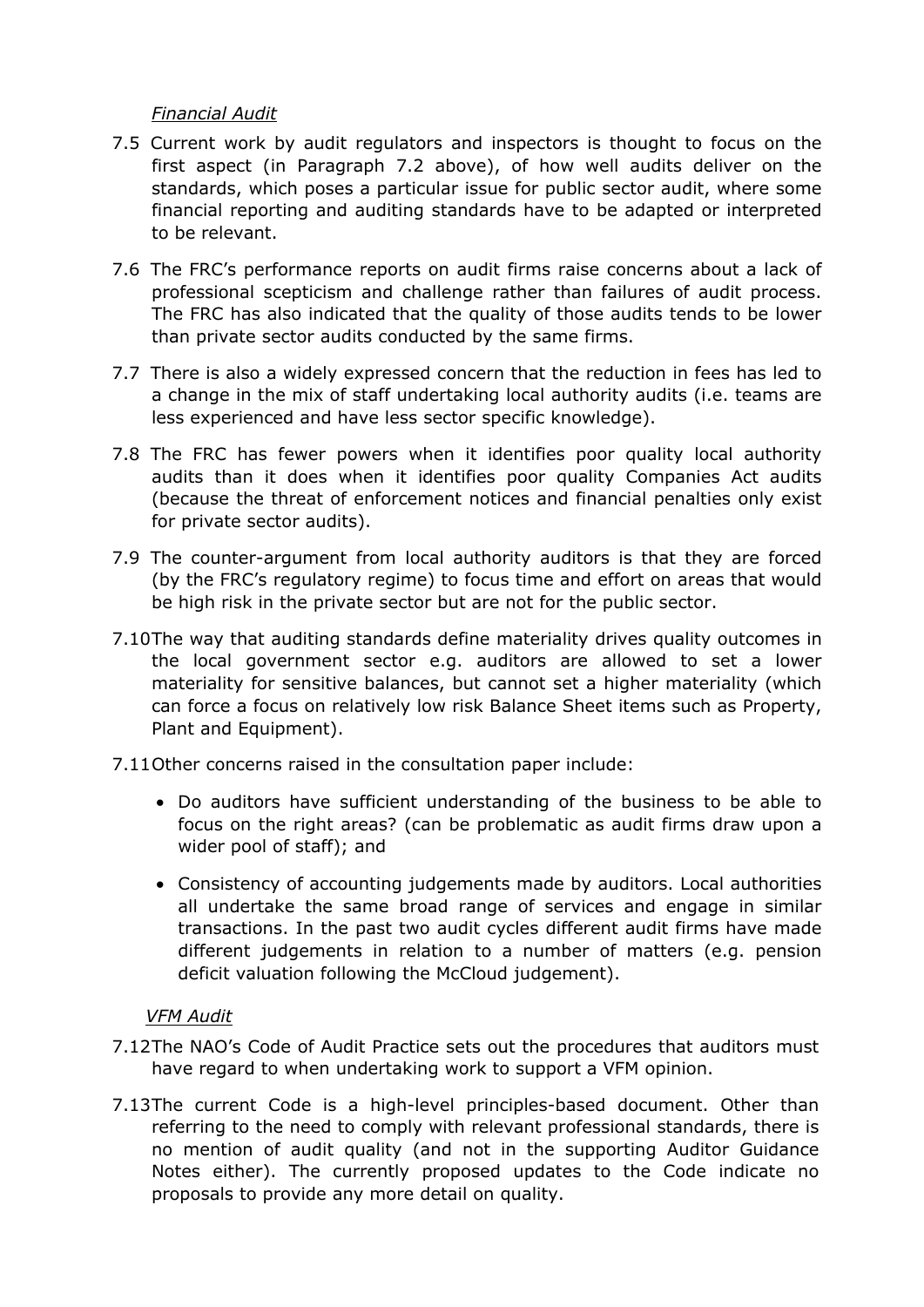7.14 It therefore seems that other than auditing standards, which are not designed for ensuring that enough work has been done to form a VFM opinion, there is no definition of what a quality VFM audit looks like.

### *Reliance on Internal Audit*

- 7.15 All local authorities should have an Internal Audit (IA) function that complies with Public Sector Internal Audit Standards.
- 7.16 Whilst being mindful of the prohibition in UK Auditing Standards of external auditors placing direct reliance on the work of IA, the Review is interested exploring the relationship between internal and external audit, particularly if a closer or more codified relationship could lead to higher quality outcomes.

### *Resourcing Audit Engagements*

7.17 Delivering high quality audit products is dependent on auditors having sufficient staff with the expertise and sector knowledge to audit local authority accounts. But in August 2019, the PSAA reported that - for 2018/19 accounts – 42% of audited accounts produced by local government bodies were not delivered on time (compared to 13% in 2017/18).

### **Local Observations**

- 7.18 The consultation therefore asks for views on a range of matters on audit product and quality, including whether the auditors have sufficient understanding of the business to focus on the right risks.
- 7.19 The consultation is also interested in views on the impact that the failure to meet statutory deadlines has had on the quality and usefulness of the audit process, on the real world impact for local authorities of this delay, and in suggestions for changes that could be made to the framework to mitigate the risk that this situation reoccurs in future years.
- 7.20The following observations are made:
	- There does appear to have been a recent decline in audit quality, at least in terms of visible outputs
	- Auditing standards do not always have a positive impact on the quality of the financial audit (e.g. sometimes there is an over-emphasis in relatively low risk disclosure notes)
	- Audit firms do not (or are not able to) allocate sufficient resources to deliver high quality and timely audits; and
	- Insufficient consideration is given to financial resilience. This should be a key part of the VFM work programme.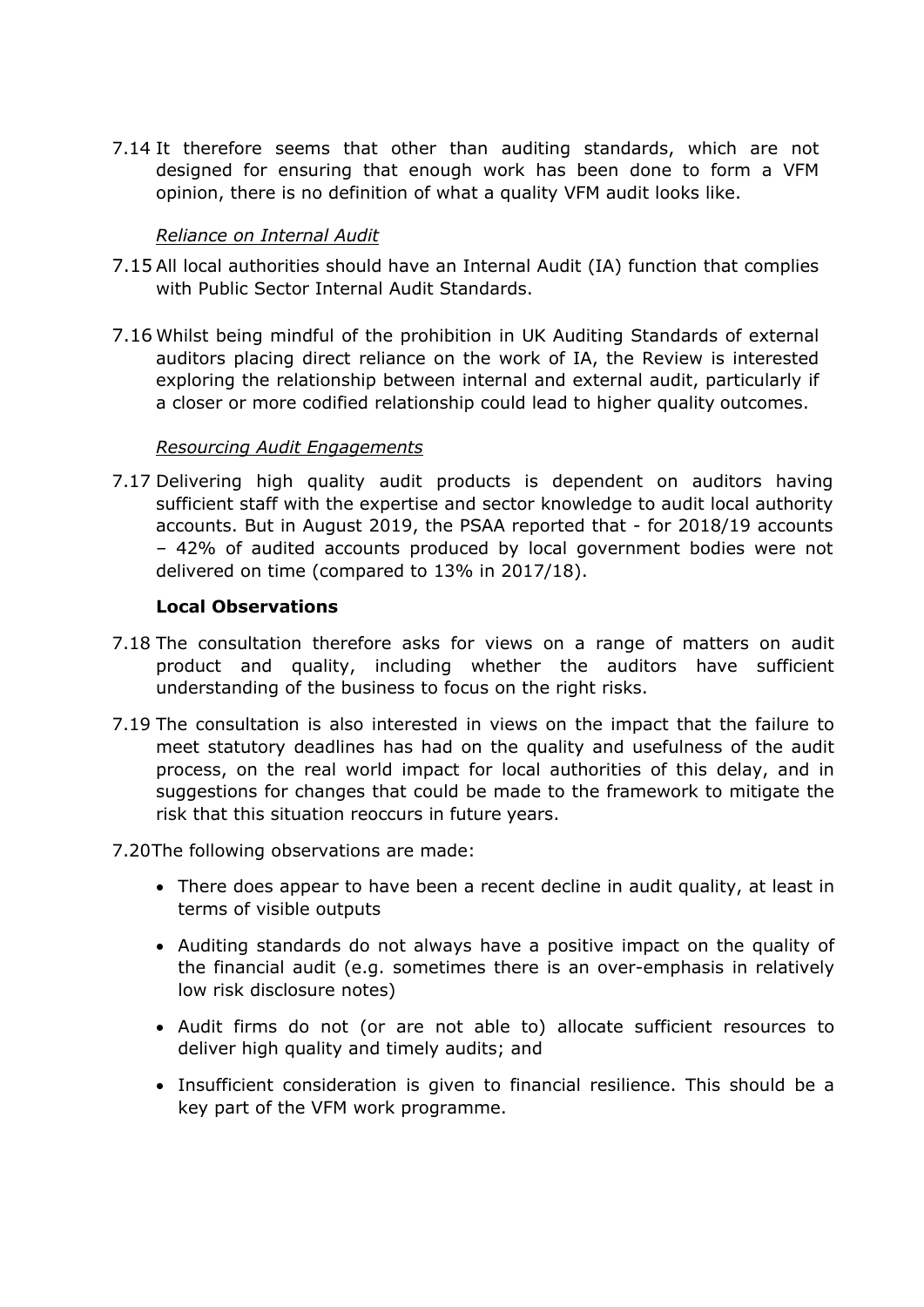7.21The MBC Internal Audit function is delivered by the MKS shared services partnership and is widely acknowledged as being highly independent as a consequence (as well as having substantial professional capacity). Whilst the local relationship between external and internal audit has always been positive, the separate domains have moved apart in recent years as their separate Standards have developed; the last remaining area of 'overlap' is a shared interest in good governance. The effective prohibition by UK auditing standards from external audit placing direct reliance on IA work can be an impediment to the most cost effective delivery of external audit.

### **Suggested Response**

- 7.22 A suggested response on behalf of MBC would therefore argue that the impact of auditing standards on the quality of local authority financial audits should be reviewed, to ensure that 'unintended consequences' are removed.
- 7.23 Also that financial resilience should form an integral part of the VFM work programme.
- 7.24 The audit process would be further enhanced if external auditors were not prohibited by UK auditing standards from placing direct reliance on IA work
- 7.25 In a redesigned system external auditors should be 'sufficiently incentivised' to ensure they are able to allocate sufficient resources.

## *8 Auditor Reporting (Chapter 6)*

- 8.1 The auditors of local authorities have a wider range of reporting powers and duties than the auditors of companies. This part of the consultation paper therefore looks at the statutory and non-statutory audit reports as well as the audit certificate and audit completion report.
- 8.2 However, the consultation emphasises that the work of the "Brydon Review" is not replicated. There have been no qualified financial audit opinions in the local authority sector since the new audit arrangements were introduced in 2015/16 and the Brydon Review is looking at financial audit opinions and reports in detail.

## *VFM Certificates and Reports (format)*

- 8.3 The Audit Code requires auditors to form an opinion on whether "In all significant respects, the audited body had proper arrangements"…….
- 8.4 The consultation paper notes two things on the VFM opinion:
	- It is backwards looking it provides no assurance on whether those arrangements will remain in place going forward; and secondly
	- It provides no assurance that value for money outcomes have actually been achieved.
- 8.5 In addition, it is a single opinion covering the financial management, financial resilience and service delivery aspects of value for money (most common reason for a qualified VFM opinion is an Ofsted "inadequate" judgement).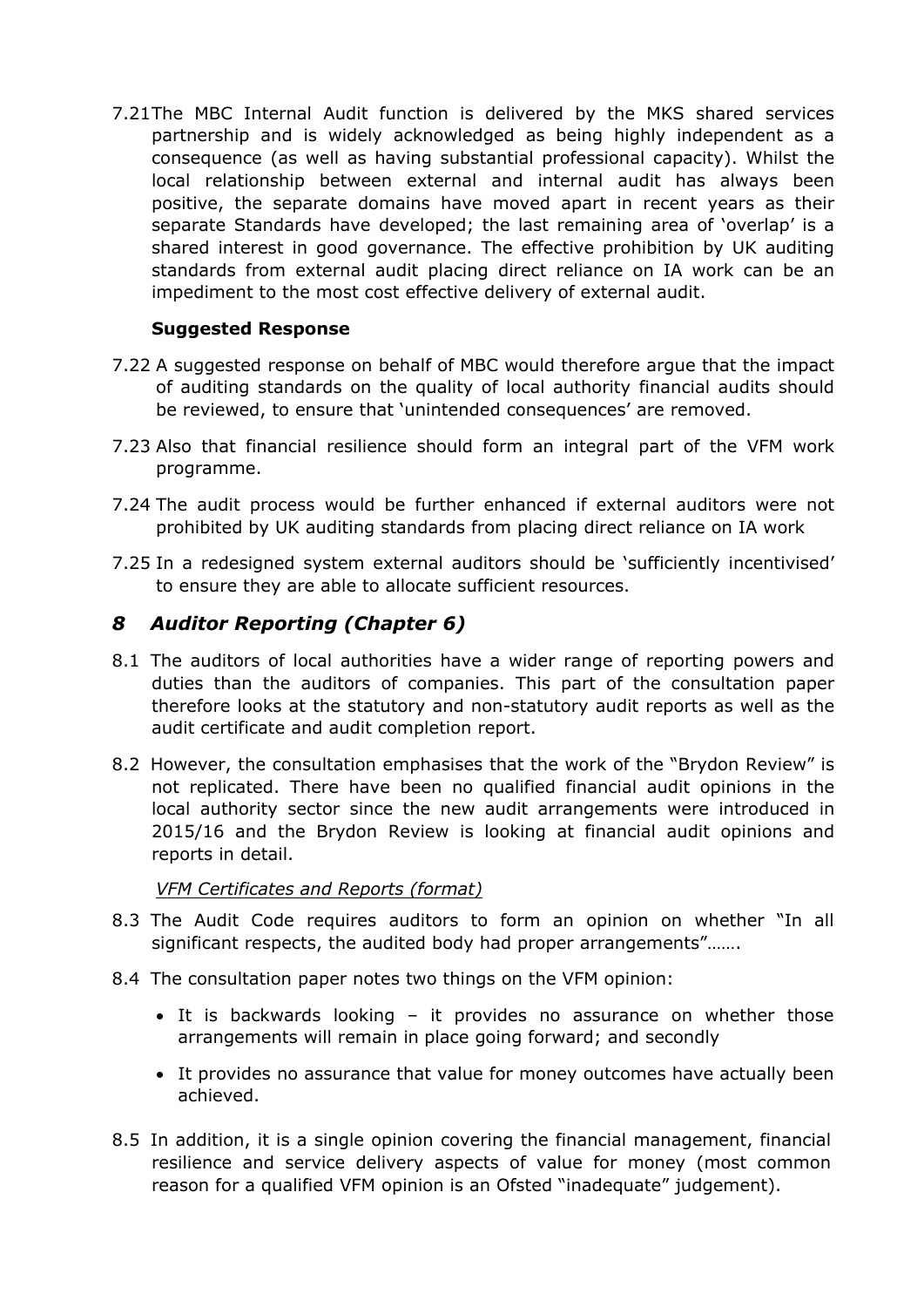## *VFM Certificates and Reports (timeliness)*

- 8.6 The consultation paper notes that often modified VFM opinions are delivered well after the event that led to the qualification (years later in some cases). It therefore argues that the late opinion is an impediment to the enhancement of transparency and accountability.
- 8.7 However, given that the VFM audit looks at arrangements in place to secure value for money outcomes, it does not necessarily need to be linked to the statutory deadlines for preparing and auditing financial statements.

## *VFM Certificates and Reports (format)*

- 8.8 The consultation paper notes that local authority auditors have statutory powers that provide them with a number of mechanisms that allow them to sound an early warning as follows:
	- *Statutory Recommendations* **–** the power to make written recommendations (copied to the Secretary of State) to the audited body, which need to be considered by full council in public and responded to publicly
	- *Public Interest Report* the power to report (copied to the Secretary of State) publicly on any matter that comes to their notice that may be of interest to the authority or the general public
	- *Advisory Notice on the Budget* **–** if the auditor considers that a budget presented to and approved by full council or equivalent is unlawful they can issue a public advisory notice stating that fact and/or make an application for a judicial review
	- *Application to the courts* **–** if an auditor considers that an item of account is contrary to law, they can make an application to the courts to disallow it.
- 8.9 The consultation paper further notes that these powers have not been used to a large extent. Although the number of modified VFM conclusions significantly increased from 2013-14 to 2014-15 (and has remained fairly constant since), this has been primarily due to inadequate Ofsted reports. In addition:
	- The use of statutory recommendations has remained consistently low; and
	- Public Interest Reports have always been uncommon but seem to be no longer be used (despite "the increasingly high profile of commercial and other new arrangements entered into by some local authorities").
- 8.10 An advisory notice on the budget and an application to the courts are rightly are seen as "nuclear" options (the only council to receive an advisory notice is Northamptonshire County Council).

## *Publishing the results of Local Authority Audits*

8.11 The PSAA responsibility for producing a report summarising the results of local government (including police and fire) and NHS audits has now lapsed.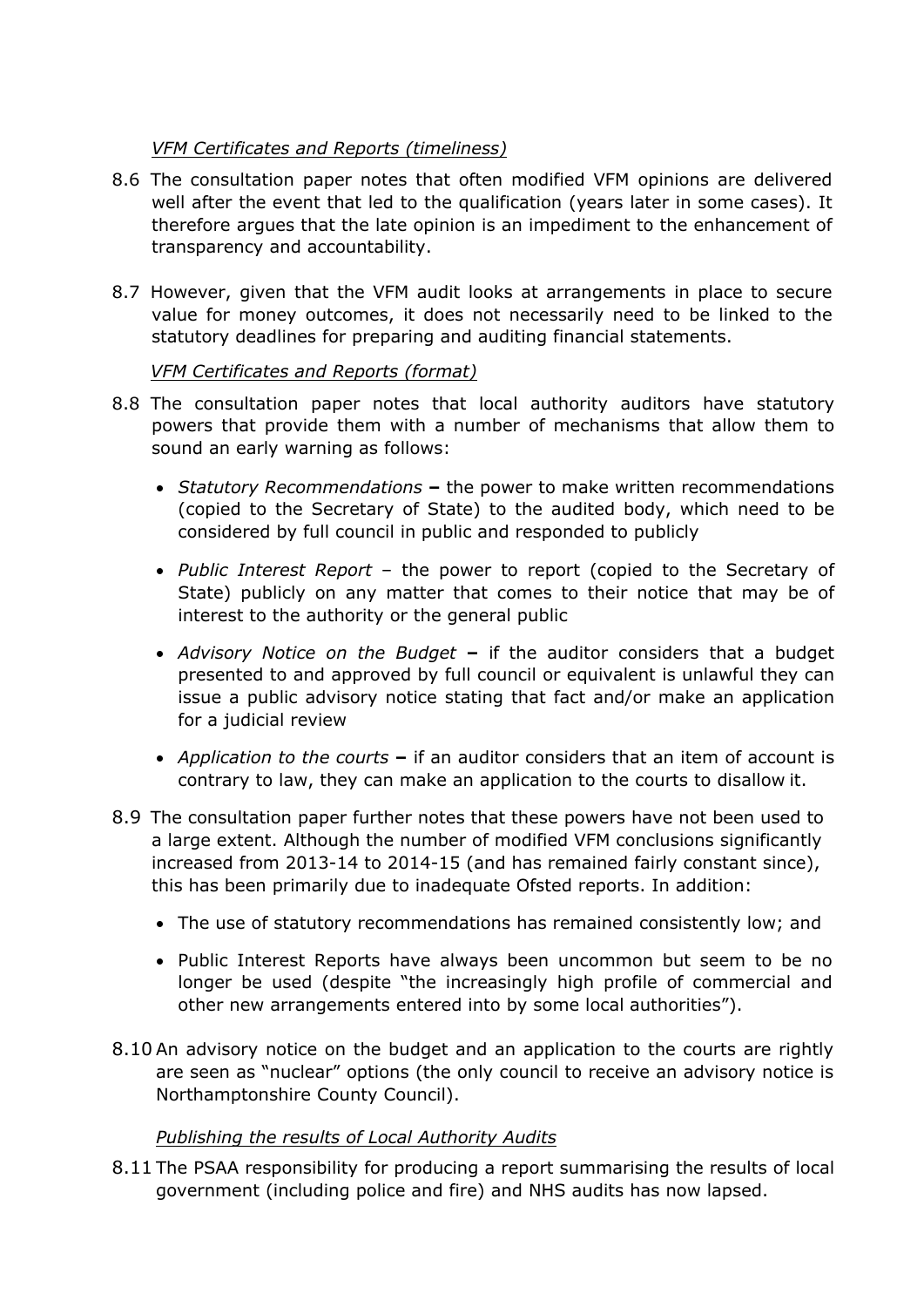### **Local Observations**

8.12 The Review is interested in views on:

- The VFM opinion, including its format, timing whether it should be qualified on the grounds of an inadequate opinion from an inspectorate
- Public Interest Reports and Statutory Recommendations; and
- Publishing (in summary format) the results of local authority audits.

### 8.13 The following observations are made:

- Although local records are not maintained, it appears that external auditors have never had cause to exercise their reporting powers and duties at MBC, although districts generally are lower risk, given that they do not discharge services such as education and social care.
- Similarly there is no indication that MBC has ever received a qualified opinion on either the financial or VFM audit; and
- There is no reason why the VFM opinion could not be separated from the statutory audit.

### **Suggested Response**

- 8.14 A suggested response on behalf of MBC could include a preference for separating the VFM opinion from the statutory audit. This could potentially open up an opportunity to allow a 'forward focus' (e.g. on financial resilience).
- 8.15 The publication of summarised audit information is potentially useful in providing context for members (of audit committees especially).

## *9. How local authorities respond to audit findings (Chapter 7)*

- 9.1 This part of the Review looks at whether the governance framework for responding to audit findings and qualified audit reports adequately incentivises local authorities to take recommendations seriously.
- 9.2 The consultation notes that when auditors raise concerns with large companies, there tends to be an immediate and significant impact on the share price, which provides a powerful incentive to management, to respond to (or to look like they are responding to) audit recommendations.
- 9.3 However, the same incentive does not exist in local authorities, which have no share price and are funded largely based on relative need. There is no evidence that a modified opinion is publicised by local authorities or the auditor and such opinions are rarely reported in the sector press.
- 9.4 Most local authorities (including district councils) are not required to have Audit Committees (but many do). There is no statutory guidance or freely available sector specific good practice guidance on either the membership or scope of Audit Committees.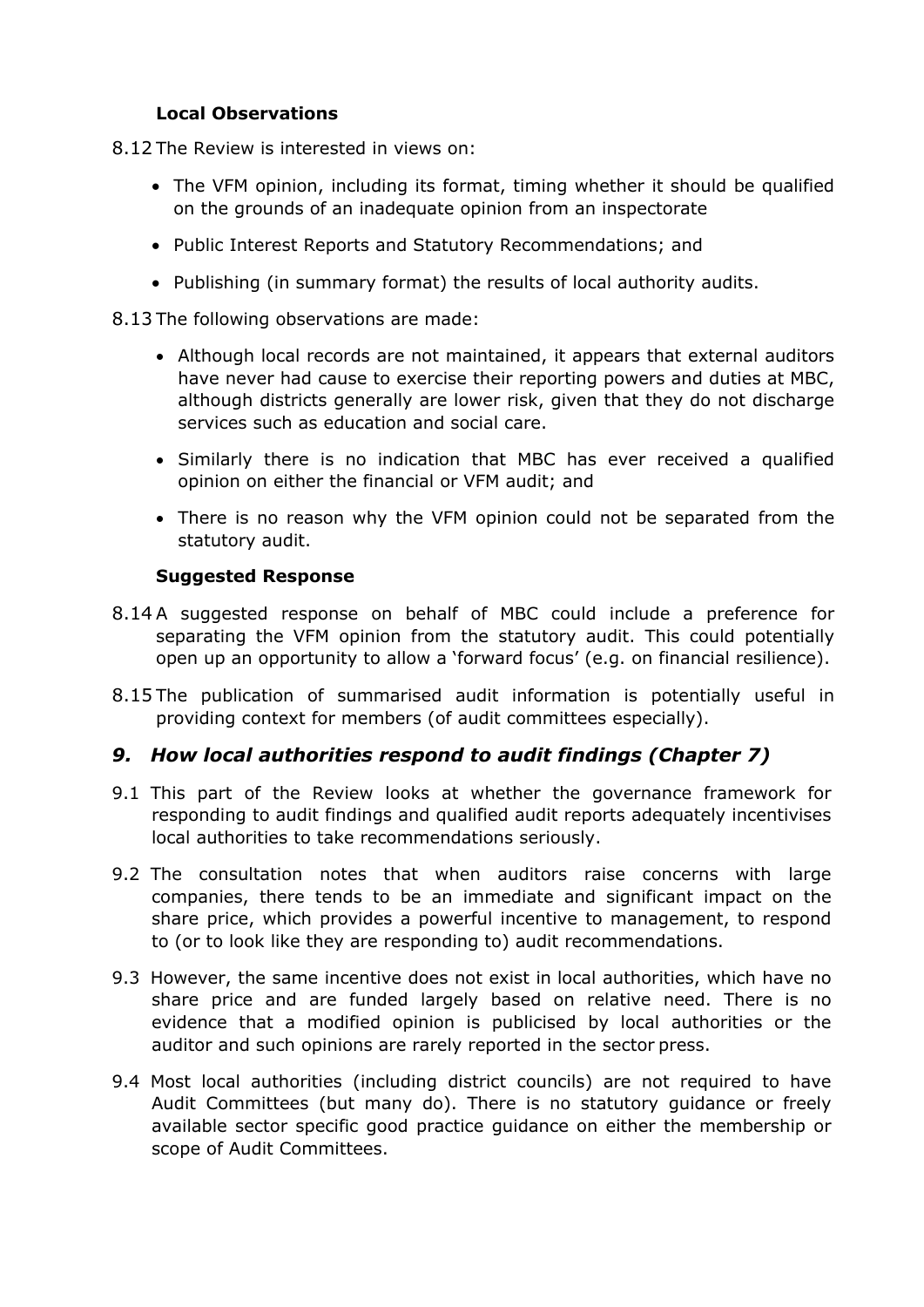- 9.5 A CIPFA survey published in November 2016 found that 92% of Audit Committees or equivalent were chaired by an elected member, normally one appointed from the majority group and 61% had no independent members.
- 9.6 Further comment is made in the consultation paper on there not being an explicit requirement for auditors to follow-up on the implementation of nonstatutory recommendations, particularly those relating to VFM arrangements.
- 9.7 The consultation paper also expresses concern regarding a lack of clarity on the use to which audit reports are put by stakeholders (e.g. Public Interest Reports and Statutory Recommendations must be copied to the Secretary of State. But MHCLG has no responsibility for taking action when it receives such a report). Similarly the PSAA must be notified when a qualified opinion is issued, but has no responsibility for taking anyaction.

### **Local Observations**

- 9.8 The Review is interested in respondents' views on the reporting of audit reports and findings, including currently existing local arrangements. In addition, views are sought on tracking the implementation of recommendations.
- 9.9 MBC has an established committee the "Audit, Governance and Standards Committee" (AGS) – that discharges the audit committee function. The AGS has a number of good practice features, including political balance and 'wider membership' (in the form of parish council representation).
- 9.10The AGS agenda includes regular follow-up reports from Internal Audit on the implementation of Internal Audit recommendations.

#### **Suggested Response**

9.11A suggested response on behalf of MBC would perhaps endorse the current role of the AGS Committee at MBC whilst welcoming – perhaps as a development opportunity – any further clarity or rigour that might result from changes to the existing framework.

## *10. The financial reporting framework (Chapter 8)*

### *The Purpose of Local Authority Financial Reporting*

- 10.1 The consultation paper argues that "to be relevant" the information produced in local authority financial statements must meet the accountability and/or decision-making needs of users and be sufficiently transparent and understandable to be interpretable by a reasonably well-informed person".
- 10.2 When producing financial reports, local authorities are required to have regard to the CIPFA's (statutory) "Accounting Code"), which is based on private sector accounting standards other than where adapted for the specific circumstances of local authorities or where these conflict with specific statutory requirements.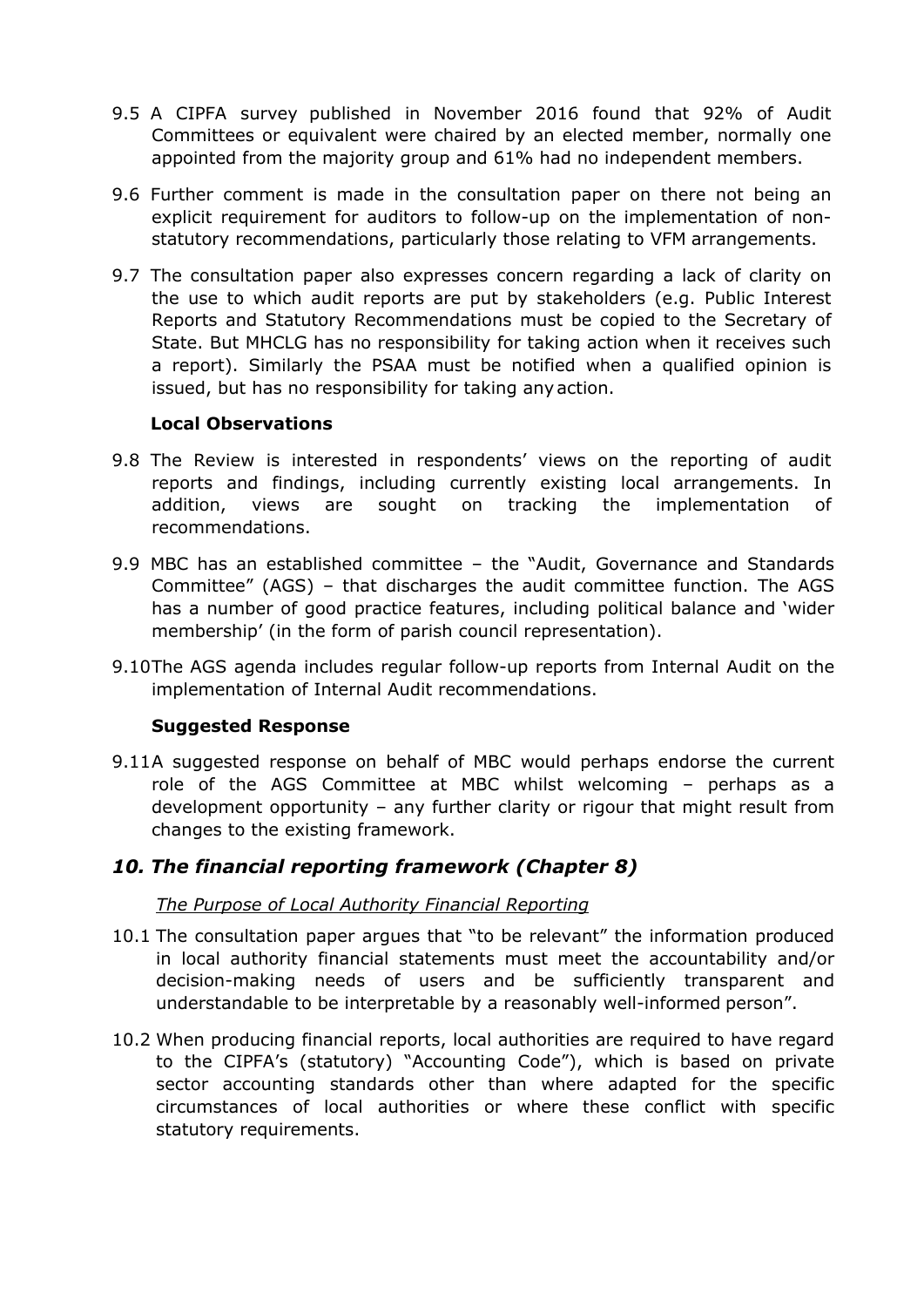- 10.3 The consultation paper draws attention to some notable contrasts between local authority accounts and accounts produced in other sectors. In particular, local authority accounts:
	- Are often lengthy documents (usually significantly longer than many large and complex private sector corporations); and
	- Look different to central government and private sector accounts e.g. all local authority accounts have two sector specific primary statements.
- 10.4 In addition, local authority statements are supported by Accounting Polices and Notes to the Accounts. Many of the notes are those required by accounting standards. However, the local authority specific primary statements (e.g. the Collection Fund) have local authority specific notes.

### *The Balanced Budget Requirement*

- 10.5Local authorities are required to set a balanced budget before the start of the financial year. They are also required to maintain a (self-assessed) level of general fund reserves commensurate with sound financial risk management. However, the consultation papers flags a couple of issues:
	- The system was designed in 1992 (prior to the introduction of accruals accounting in the local authority sector); and
	- As the specific calculation is set out in primary legislation, changing it would require including amending clauses in an Act of Parliament.
- 10.6Following the adoption of accruals accounting, and as International Financial Reporting Standards ("IFRS") have continued to develop, Council Tax payers have been protected from certain accruals movements through means of statutory overrides (e.g. depreciation is reversed and replaced by a "Minimum Revenue Provision"). The consultation paper notes that this further increases the length of the accounts (with some transactions now shown on both an accruals and a funding basis; and reconciled).
- 10.7The consultation paper also highlights that:
	- The length and difficulty in understanding local authority financial information is now a subject of discussion (e.g. CIPFA has produced a discussion paper on whether the current Accounting Code supports the production of useful information in a cost-effective manner); and
	- There has also been a push to put more useful summary information in the narrative section appended to the front of the financial statements. However, this information is not subject to audit.

### *Local Observations*

10.8 The Review is interested in respondents' views on local authority accounts, including whether they allow users to understand performance and financial resilience and how to resolve the mismatch between the accruals and funding basis.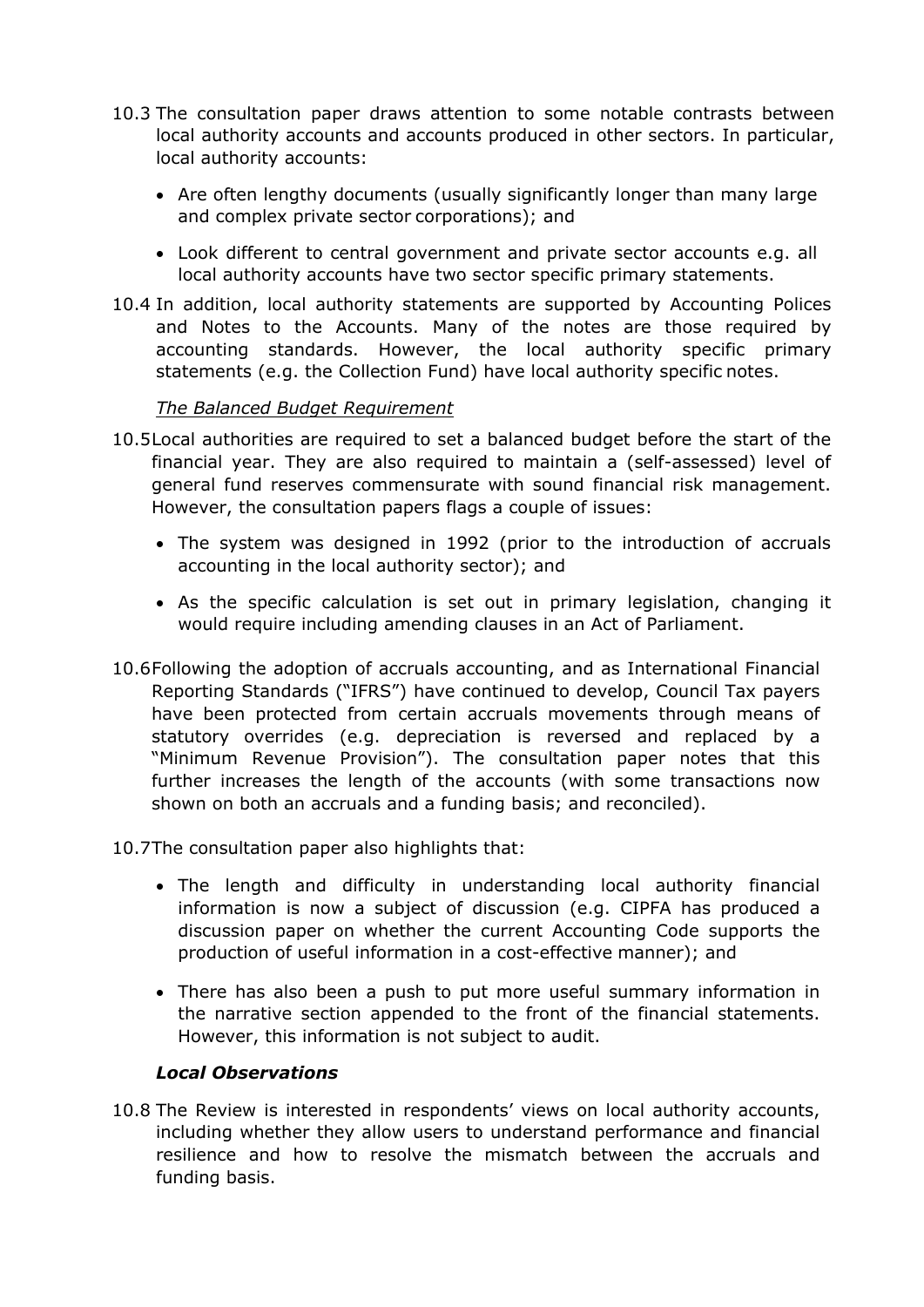- 10.9 Views on the reporting of summary financial and performance information are also sought.
- 10.10 The MBC Statement of Accounts 2018/19 (including the Narrative Report) was 97 pages in length. This is not uncommon (and it actually follows on from a local rationalization process in 2017/18). A strongly held view held locally (and nationally within the sector and profession) is that the Accounts do not allow users to understand an authority's financial performance and financial resilience.
- 10.11 Summary financial and performance information is included in the Narrative Report and is (in the opinion of the external auditors) 'not inconsistent' with the Statement of Accounts, which arguably falls short of the degree of assurance that users of the Accounts and other stakeholders can reasonably expect.

### *Suggested Response*

10.12 A suggested response on behalf of MBC would argue that a more concise and modified form of local authority accounts would better allow users to understand an authority's financial performance and financial resilience. It is an approach that would be complemented by a detailed annual report covering summary and financial information that would be covered by the financial audit opinion. A more concise set of accounts would also reduce the time and expense devoted to accounts preparation.

### *11. Other issues (Chapter 9)*

11.1This chapter looks briefly at a number of other matters related to the quality and effectiveness of local authority audit. These include group accounts, outsourcing, and inspection and objection powers.

#### *Inspection and Objection*

- 11.2Unaudited accounts have to be published on a council's website for a continuous 30 day period, including the first 10 days in June. Local residents, interested persons and journalists can inspect the accounts and related documents. Local electors can also ask questions about the accounts and raise an objection with the external auditor to a transaction therein.
- 11.3The auditor is required to consider all objections and if they have merit, to launch an investigation. Investigations can lead to a Public Interest Report or to an application to the courts to declare a transaction unlawful.
- 11.4The consultation paper notes that there has not been any objection on accounts has led to a Public Interest Report or an application to the courts since the introduction of the current audit regime.
- 11.5There is no central record of objections raised (e.g. covering the percentage leading to investigations and/or recommendations to management, or what the process costs have been).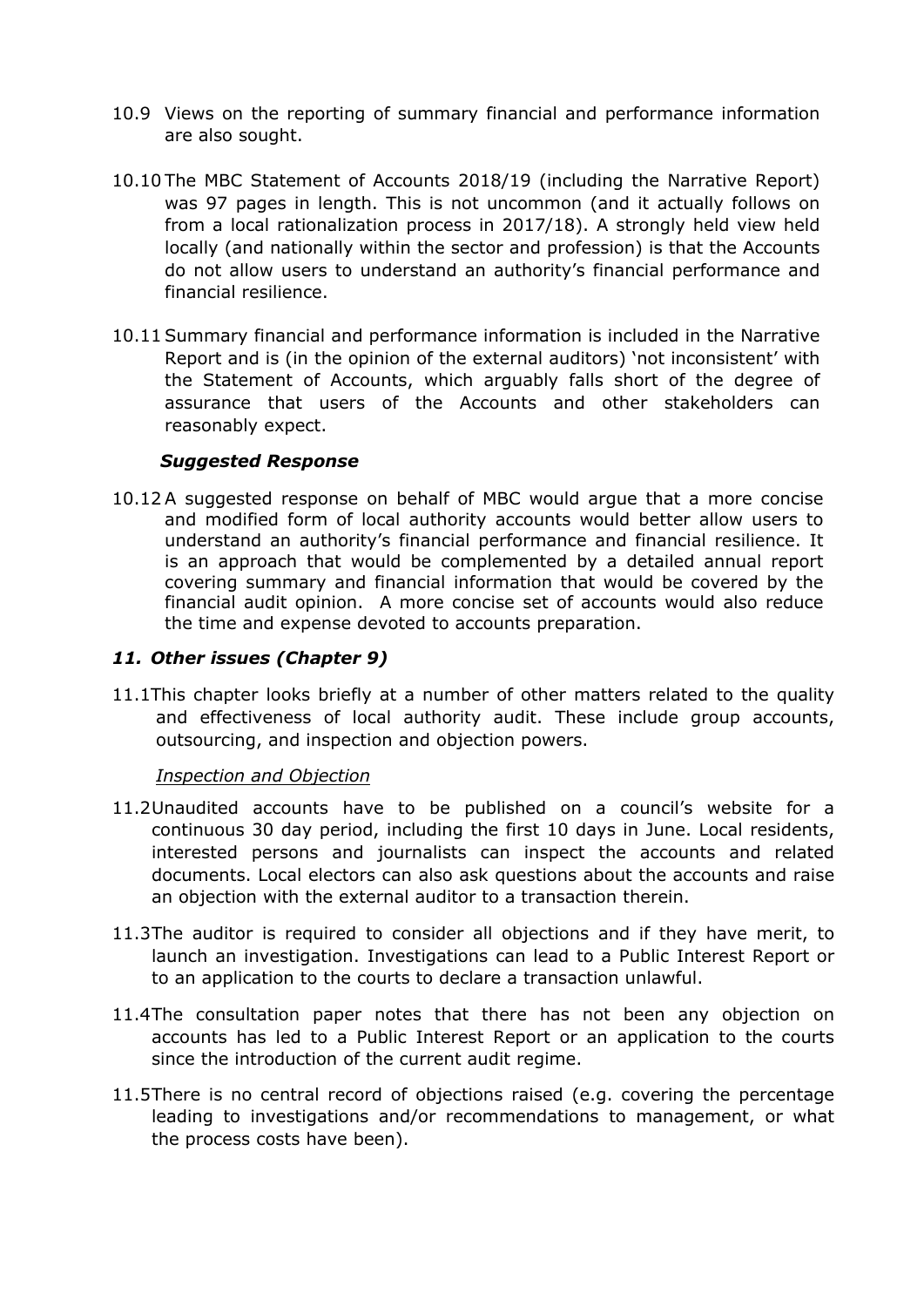### *Local Authority Business Models*

- 11.6 Business models adopted by local authorities have seen significant change since the current audit regime was introduced. There has been a sharp rise in:
	- *Subsidiary companies –* covering a large range of business activities.
	- *Wider partnership working* often non-statutory arrangements in which local auditors can only report on the arrangements in place within the individual bodies they audit; and
	- *Commercialisation* borrowing to fund commercial property acquisitions.
- 11.7 The consultation paper highlights the fact that the proliferation of these changing business models presents a whole range of challenges to auditors in their financial and VFM audits.

### **Local Observations**

- 11.8 The Review is interested in respondents' views on the effectiveness of the inspection and objection regime.
- 11.9 The use of inspection and objection powers has been extremely limited at MBC. No records are kept, although anecdotally there has only been one inspection request (from the local press) in the last decade. Again anecdotally, there have been no objections.
- 11.10 In recent years, MBC has reacted to the challenges presented by reduced government funding streams through developing different business models. Notably:
	- Maidstone Property Holdings (MPH) a 'vehicle' for residential lettings, and a wholly owned subsidiary of the Council. The level of transactions so far has meant that MPH has not been deemed material for the purposes of group accounts (although that is likely to change soon as the company grows); and
	- Mid-Kent Services (MKS) a major shared services partnership (with Maidstone, Swale and Tunbridge Wells), delivery functions such as Legal, Internal Audit, Payroll, ICT, Revenues and Benefits.

#### **Suggested Response**

11.11 A suggested response on behalf of MBC would potentially state that the inspection and objection regime does provide local residents with another avenue to hold the Council to account and is therefore supported in principle. However – locally – the mechanism has been little used (meaning the actual public benefit has been negligible). This is perhaps partly attributable to a lack of awareness amongst the general public. However, anecdotal evidence from elsewhere (where the powers are regularly used) suggests that in extreme cases, can lead to significant disruption to normal Council business, due to local residents with 'vexatious intent'. A suitable alternative (modified system) might be some form of publicized annual event or forum allowing members of the public to inspect and (local electors to) ask questions.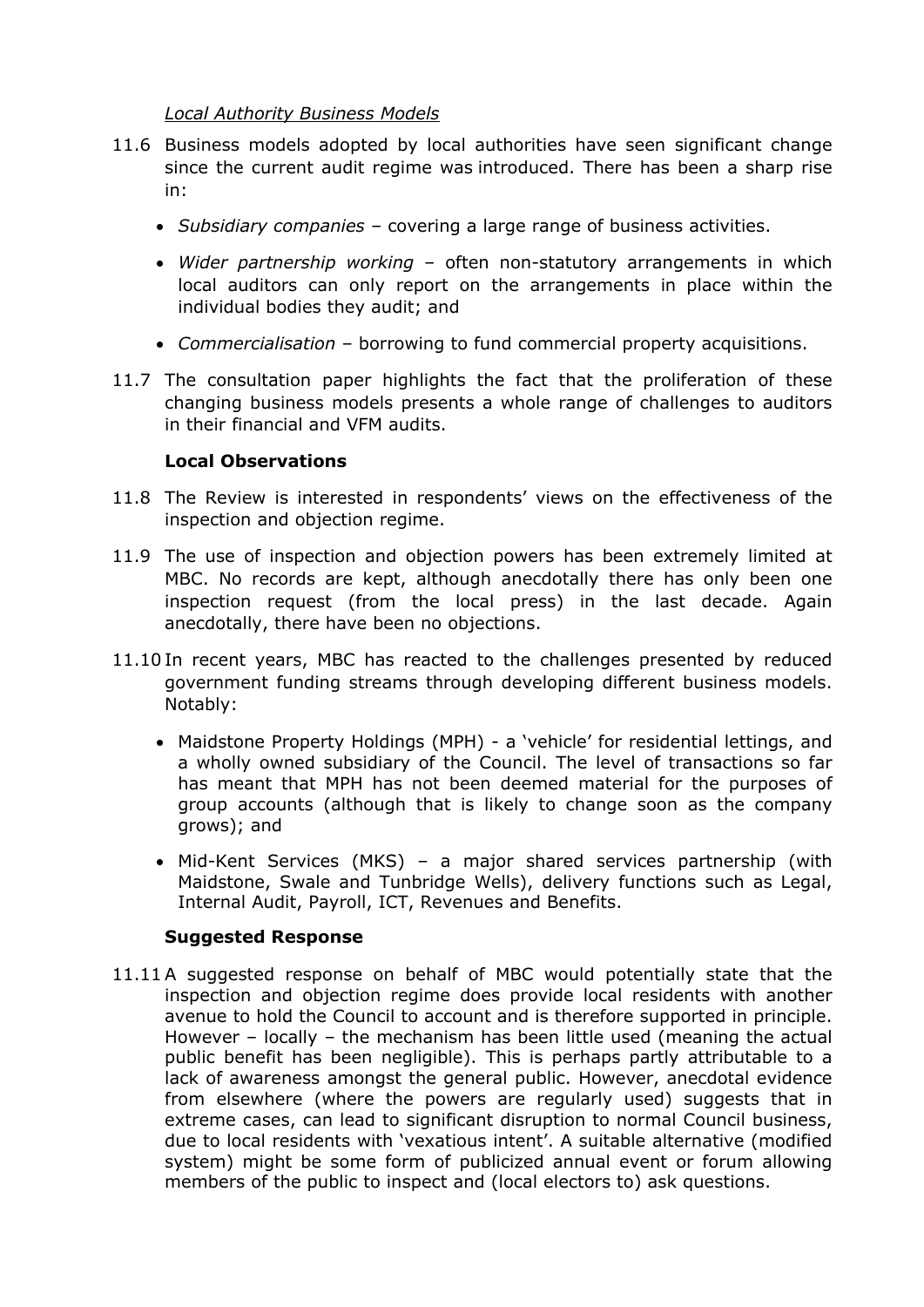11.12 In addition, more guidance would help assist auditors assess the impact of significant changes in common business models.

### **12. AVAILABLE OPTIONS**

- 12.1 **Option 1** The Committee could consider and comment upon the contents of the report, including the suggested responses to the consultation document. This will help to guide officers in drafting the Council's formal submission and ensure that it accurately reflects the views of Members. *Recommended*
- 12.2 **Option 2** the Committee could choose not to consider and comment upon the contents of the report. However, this could potentially result in officers developing a formal submission that does not fully reflect the views of Members. *Not Recommended*

### **13. PREFERRED OPTION AND REASONS FOR RECOMMENDATIONS**

13.1 **Option 1** - This will help to guide officers in drafting the Council's formal submission (to the "Redmond Review" consultation) and ensure that it accurately reflects the views of members of the Audit, Governance and Standards Committee.

### **14. RISK**

14.1 An MBC response to the consultation document is optional. However, failure to respond would mean that the views of the Council will not be taken into account in the potential reform of the financial reporting and audit regime for local authorities in England (therefore risking an outcome that is adverse to the interests of MBC).

#### **15. CONSULTATION RESULTS AND PREVIOUS COMMITTEE FEEDBACK**

15.1The primary purpose of the report is to consult with Members of the Committee on the Council's response to the Redmond Review consultation document.

### **16. NEXT STEPS: COMMUNICATION AND IMPLEMENTATION OF THE DECISION**

16.1 Officers will note the comments of the Committee and develop a draft response to the consultation document for the consideration and approval of the Chairman of the Audit, Governance and Standards Committee prior to submission in accordance with the deadline of 20th December 2019.

### **17. REPORT APPENDICES**

17.1 The following document is published with this report and forms part of the report: